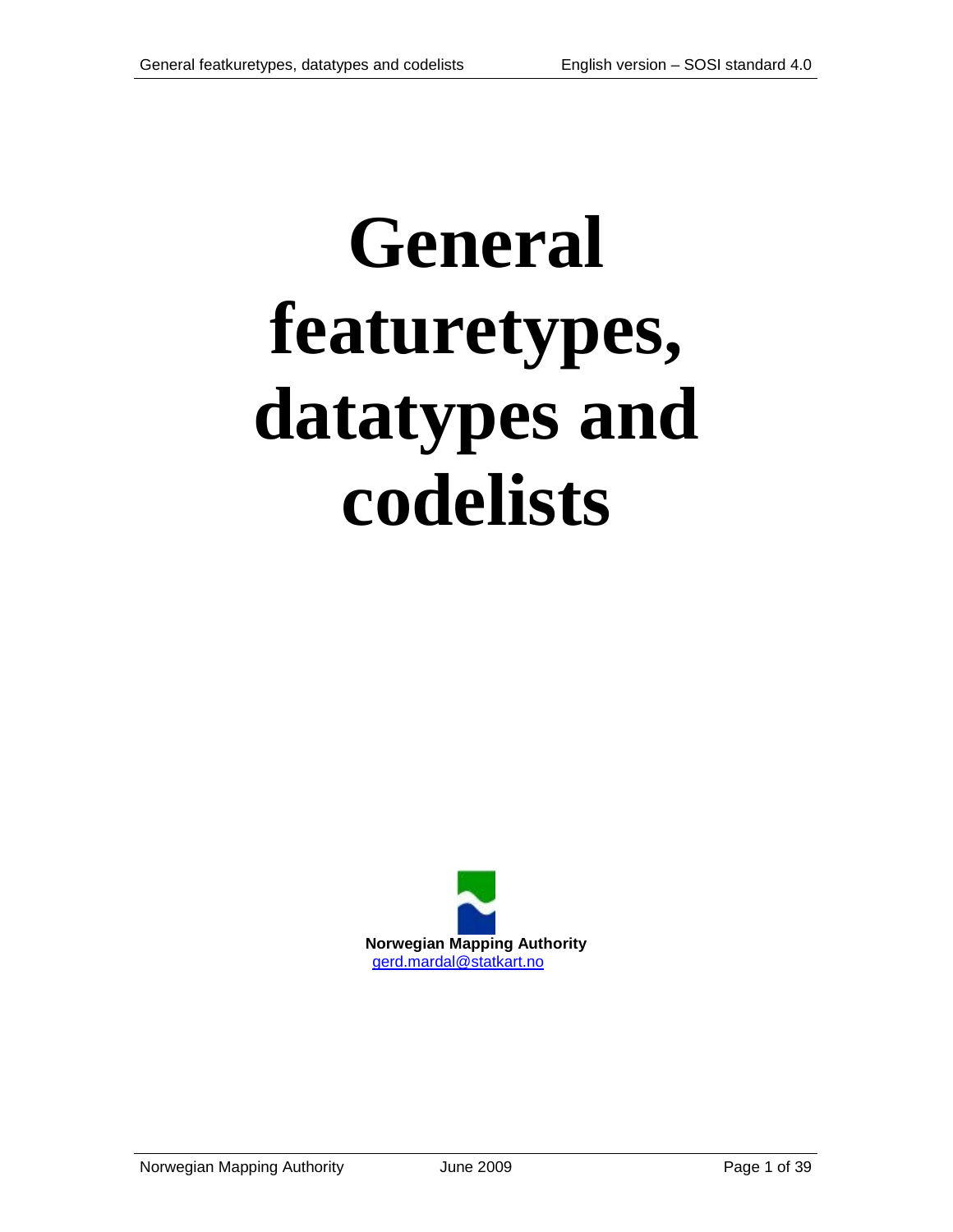#### **Table of contents**

| 1.1    |                                                                       |  |
|--------|-----------------------------------------------------------------------|--|
| 1.2    |                                                                       |  |
| 1.2.1  |                                                                       |  |
| 1.3.1  |                                                                       |  |
|        |                                                                       |  |
|        |                                                                       |  |
| 1.5.1  |                                                                       |  |
|        | 1.5.1.1                                                               |  |
|        | 1.5.1.2                                                               |  |
|        | 1.5.1.3                                                               |  |
|        | 1.5.1.4                                                               |  |
|        | 1.5.1.5                                                               |  |
|        | 1.5.1.6                                                               |  |
| 1.6.1  |                                                                       |  |
| 1.6.2  |                                                                       |  |
| 1.6.3  |                                                                       |  |
|        |                                                                       |  |
| 1.6.4  |                                                                       |  |
| 1.6.5  |                                                                       |  |
| 1.6.6  |                                                                       |  |
| 1.6.7  |                                                                       |  |
| 1.6.8  |                                                                       |  |
| 1.6.9  |                                                                       |  |
| 1.6.10 |                                                                       |  |
| 1.6.11 |                                                                       |  |
| 1.6.12 |                                                                       |  |
| 1.6.13 |                                                                       |  |
| 1.6.14 |                                                                       |  |
| 1.6.15 |                                                                       |  |
| 1.6.16 |                                                                       |  |
| 1.6.17 |                                                                       |  |
| 1.6.18 |                                                                       |  |
| 1.6.19 |                                                                       |  |
| 1.6.20 |                                                                       |  |
| 1.6.21 |                                                                       |  |
| 1.6.22 |                                                                       |  |
| 1.6.23 |                                                                       |  |
| 1.6.24 |                                                                       |  |
| 1.6.25 |                                                                       |  |
|        | 1.6.26.1                                                              |  |
|        | 1.6.26.2                                                              |  |
|        | 1.6.26.3                                                              |  |
| 1.6.27 |                                                                       |  |
|        |                                                                       |  |
|        |                                                                       |  |
|        | 1.6.28.2                                                              |  |
|        | 1.6.28.3                                                              |  |
| 1.6.29 |                                                                       |  |
|        |                                                                       |  |
|        |                                                                       |  |
|        |                                                                       |  |
|        |                                                                       |  |
|        |                                                                       |  |
|        | 1.6.29.6 Association << Topo>> SOSI_Object-ThematicMapDelimitation 34 |  |
|        |                                                                       |  |
|        |                                                                       |  |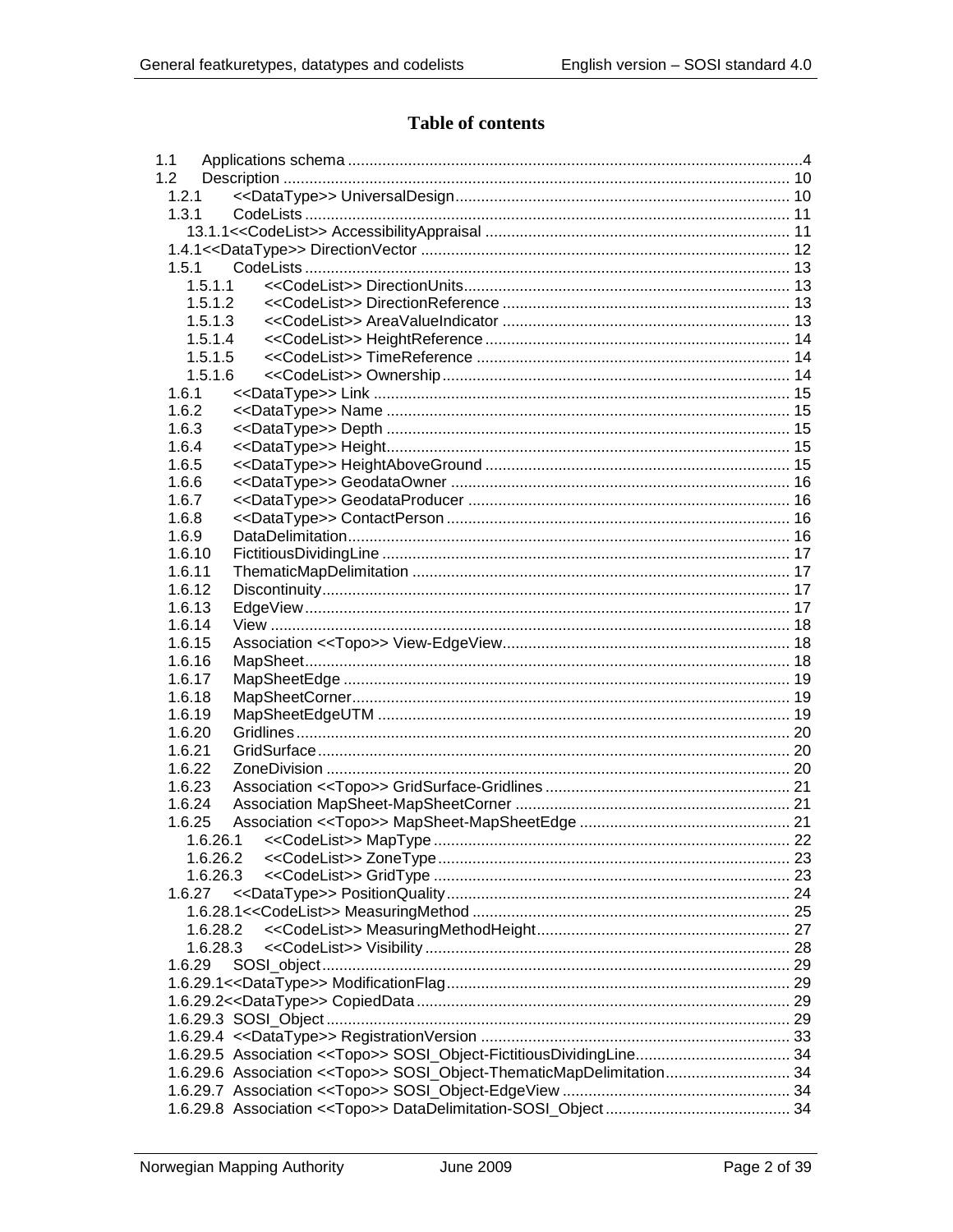| 1.6.32 |  |
|--------|--|
| 1.6.33 |  |
| 1.6.34 |  |
| 1.6.35 |  |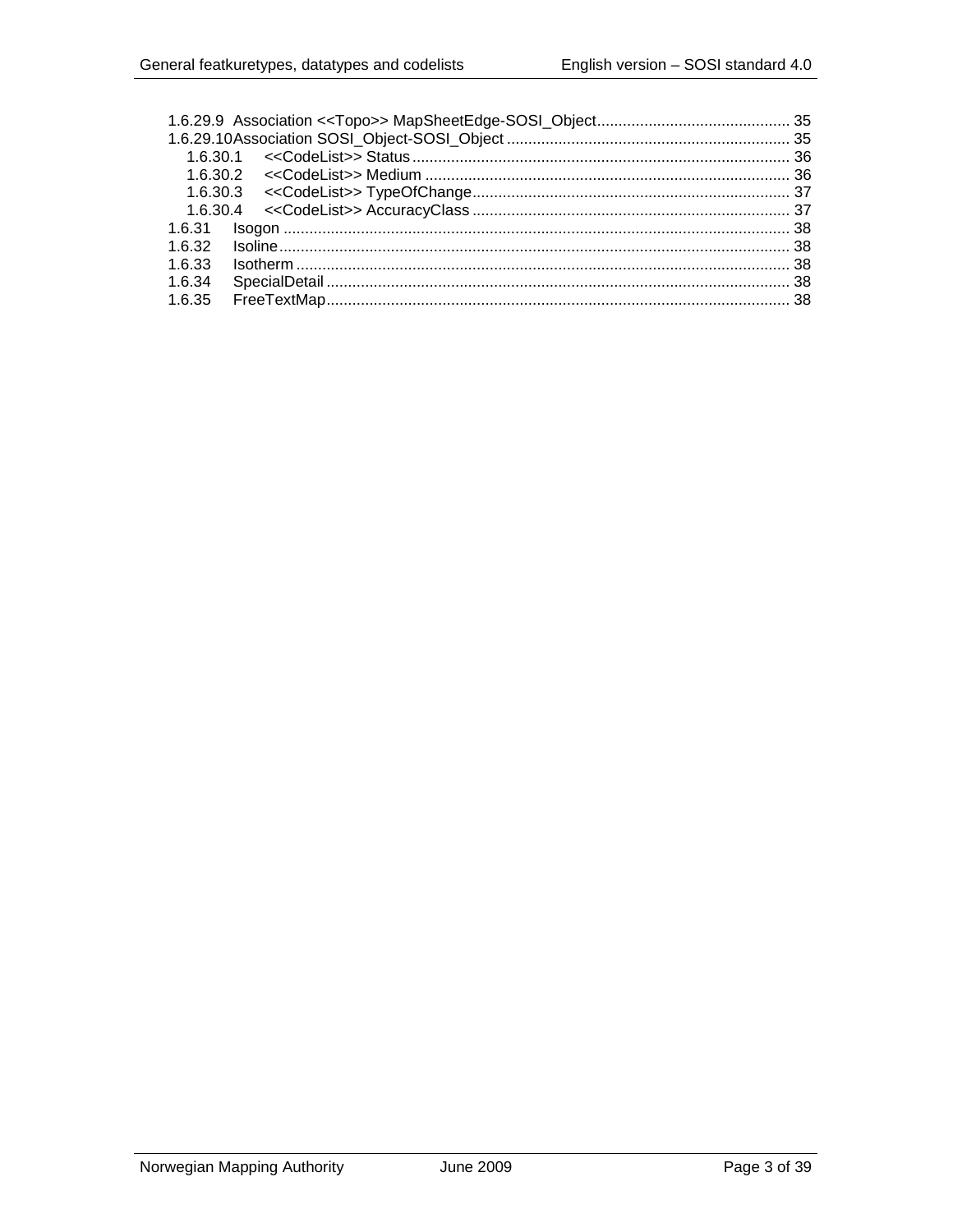#### <span id="page-3-0"></span>**1.1 Applications schema**

#### **Accessibility**

| < <datatype></datatype> |
|-------------------------|
|                         |

UniversalDesign

+ accessibilityAppraisal : AccessibilityAppraisal

+ universalDesignFacility [0..1] : CharacterString

+ information [0..1] : CharacterString

| < <datatype>&gt;</datatype>                                                                        | < <codelist>&gt;<br/>AccessibilityAppraisal</codelist>                                            |
|----------------------------------------------------------------------------------------------------|---------------------------------------------------------------------------------------------------|
| JniversalDesign<br>isal: AccessibilityAppraisal<br>cility [01]: CharacterString<br>CharacterString | $+$ Not accessible = 1<br>+ Poor accessibility = $2$<br>$+$ Available = 3<br>$+$ Not assessed = 4 |

#### **DirectionVector**

DirectionVector <<DataType>>

+ ??directionValue / bearingValue : Real

+ directionUnits : DirectionUnits

+ directionReference : DirectionReference

#### **DirectionUnits** <<CodeList>>

+ Grad (angular unit of measurement, 1/400 of a full circle) = 2

+ Degree (angular unit of measurement, 1/360 of a full circle) = 1

 $+$  Radians =  $3$ 



#### **General codelists**

| < <codelist>&gt;</codelist>                                                             | < <codelist>&gt;</codelist>                                                                                                       | < <codelist>&gt;</codelist>                                  |
|-----------------------------------------------------------------------------------------|-----------------------------------------------------------------------------------------------------------------------------------|--------------------------------------------------------------|
| AreaValueIndicator                                                                      | <b>HeightReference</b>                                                                                                            | <b>TimeReference</b>                                         |
| A-indicator = A<br>$B$ -Indicator = $B$<br>$C$ -Indicator = $C$<br>Not classified $= X$ | $ +$ Height measured to the foot of the object = FOT<br>$+$ Height measured to the top of the object = TOP<br>i+ Unknown = UKJENT | + Coordinated Universal Time = UTC  <br>$+$ Local time = LOK |

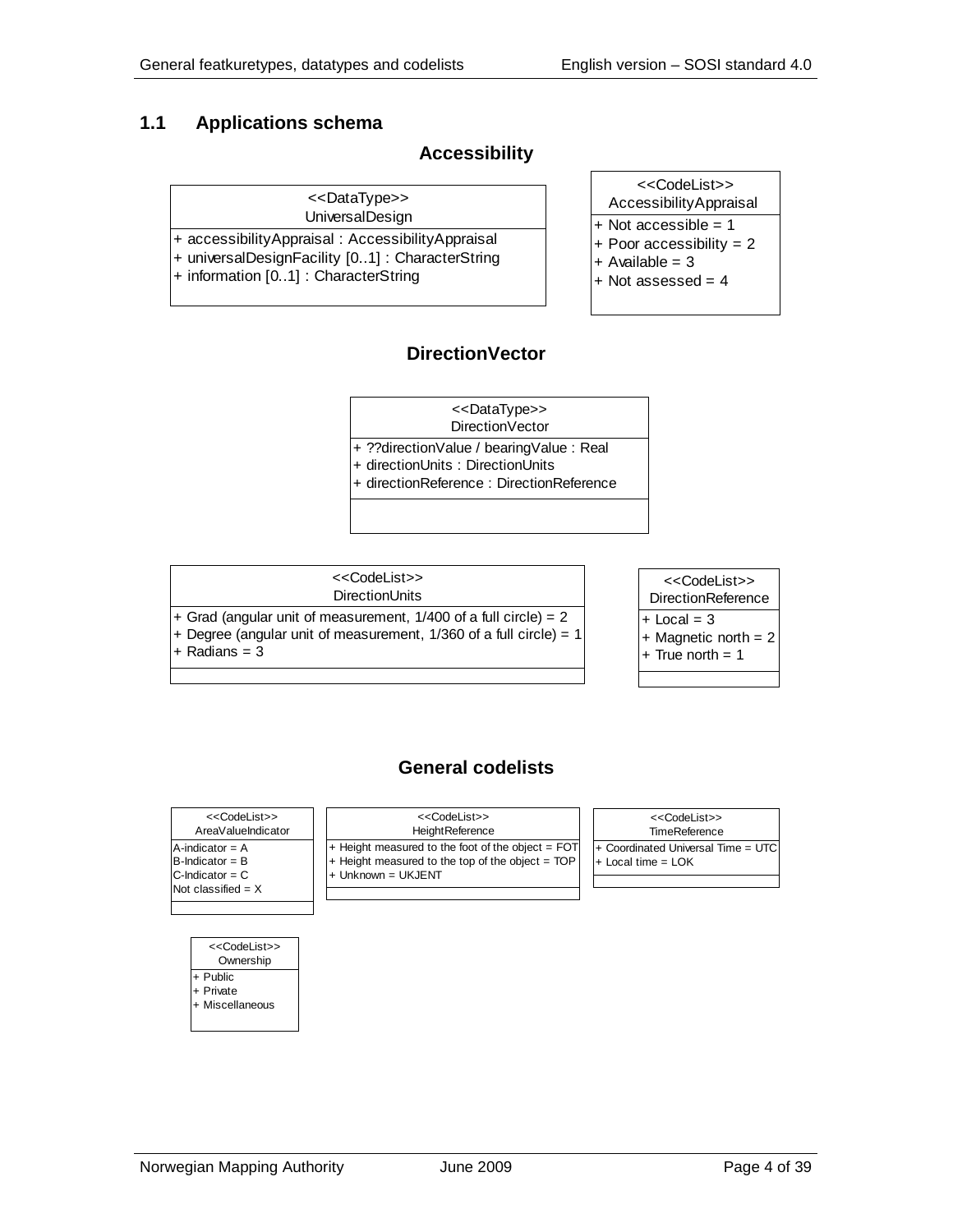

#### **General datatypes**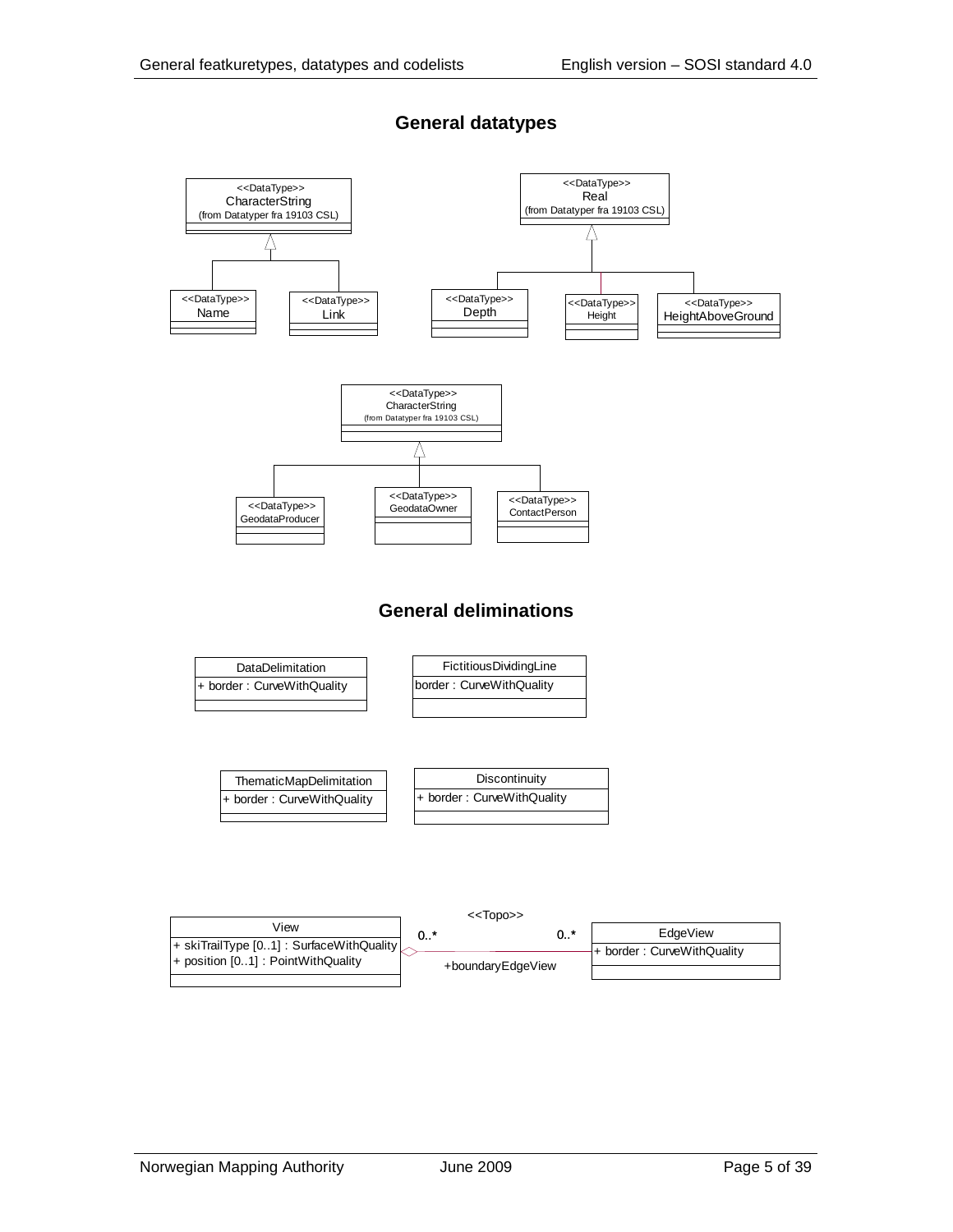#### **Mapsheet**

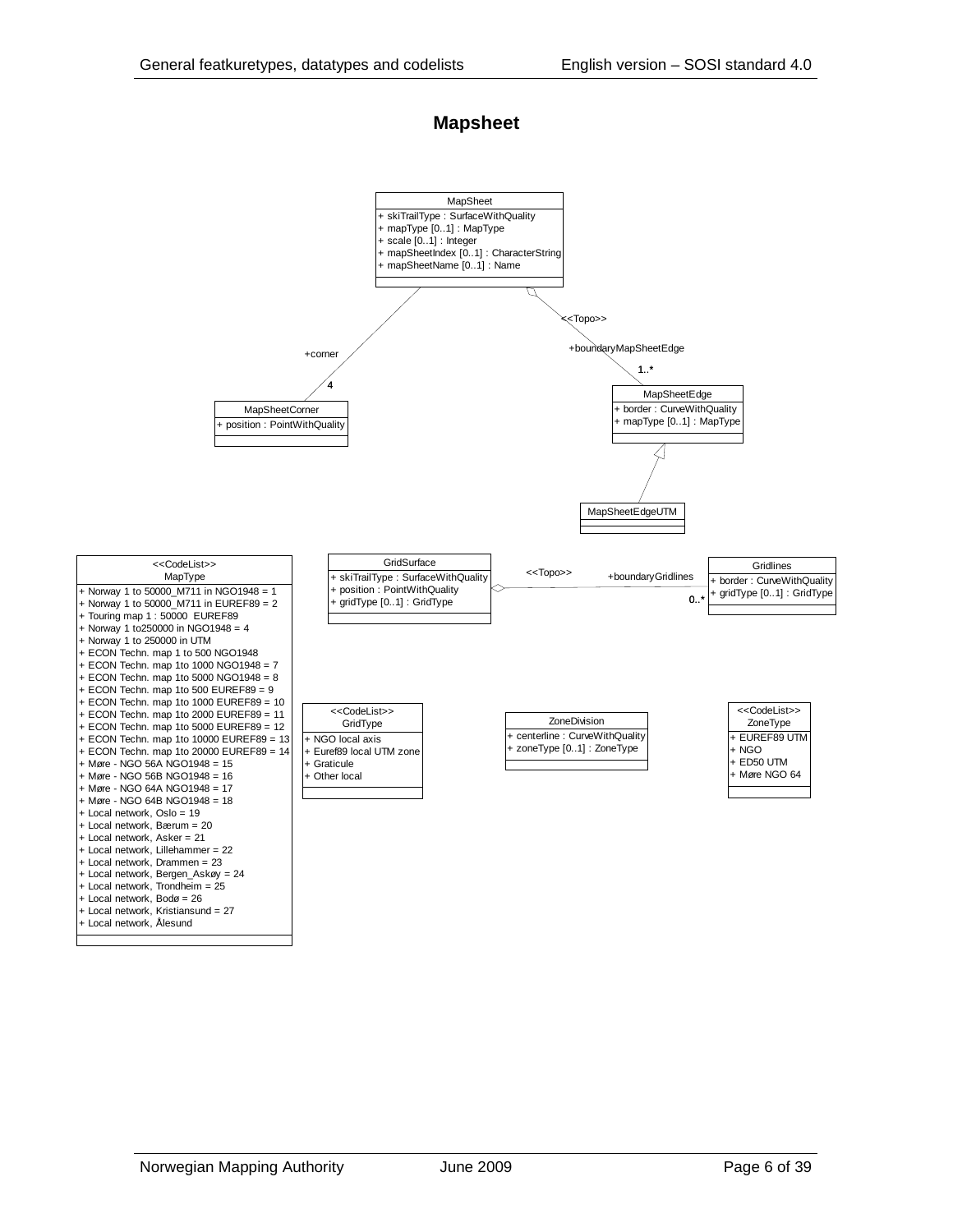#### **Position quality**

PositionQuality <<CodeList><codeList><br>asuringMethod <=CodeList><br>MeasuringMethod measuringMethod : MeasuringMethod accuracy [0..1] : Integer visibility [0..1] : Visibility measuringMethodHeight [0..1] : MeasuringMethodHeight accuracyHeight [0..1] : Integer maximumDeviation [0..1] : Integer <<DataType>>PositionQuality Visibility <<CodeList>> + Fully visible/locatable in terrain = 0 + Difficult to locate in terrain = 1 + Moderately visible in aerial photo/model = 2 + Poor visibility/not visible in aerial photo/model = 3

#### MeasuringMethodHeight <<CodeList>>

Measured in terrain = 10 Total station = 11 Theodolite with electronic rangefinder = 12 Theodolite with measuring tape = 13 Orthogonal method = 14 Levelling Taken from plan = 18 Miscellaneous = 19 Stereo instrument = 20 Aerotriangulated = 21 Analytical plotter = 22 Autograph - normal registration = 23 Digital stereo instrument = 24 Airbourne laser scanner = 36 Generated data (interpolation) = 60<br>Generated in terrain model = 61<br>Weighted mean = 62<br>Generated circular geometry = 63<br>Generatio circular geometry = 63<br>Condinates retrieved from JREG (?) = 67<br>Coordinates retrieved from JR Measured with rate of climb indicator<br>Stipulated by court decision or royal decree = 78<br>Other (to be specified in file header) = 79<br>Inertial ??positioning/localization = 90<br>GPS code measurement, individual point determinat GPS phase measurement, static measurement = 93 GPS phase measurement, other methods = 94 Combination of GPS/Inertia = 95 GPS phase measurement RTK = 96

| + Measured in terrain = 10                                                                                            |
|-----------------------------------------------------------------------------------------------------------------------|
| + Total station = 11                                                                                                  |
| + Theodolite with electronic rangefinder = 12                                                                         |
| + Theodolite with measuring tape = 13                                                                                 |
| + Orthogonal method = 14<br>+ MeasureOut = 15                                                                         |
|                                                                                                                       |
| + Taken from plan = 18<br>+ Stereo instrument = 20                                                                    |
| + Aerotriangulated = 21                                                                                               |
| + Analytical plotter = 22                                                                                             |
| + Autograph - normal registration = 23                                                                                |
| + Digital stereo instrument = 24                                                                                      |
| + Scanned from map = 30                                                                                               |
| + Scannet from pencilled original = 31                                                                                |
| + Scanned from ??scribing folio = 32                                                                                  |
| + Scanned from transparency folio - good quality = 33                                                                 |
| + Scanned from transparency folio - inferior quality = 34                                                             |
| + Scannet from paper / hard copy = 35                                                                                 |
| + Airbourne laser scanner = 36                                                                                        |
| + Digitised on dig.table from orthophoto/aerial photo = 40                                                            |
| + Digitised from orthophoto - film = 41                                                                               |
| + Digitised from orthophoto - photocopy = 42                                                                          |
| + Digitised from aerial photo - mono-digitised from film = 43                                                         |
| + Digitised from aerial photo - mono-digitised from photocopy = 44                                                    |
| + Digitised from orthophoto = 45                                                                                      |
| + Digitised on screen from satellite photo = 46                                                                       |
| + Digitised on dig.table from line-map = 50<br>+ Digitised on dig.table from pencilled original = 51                  |
| + Digitised on dig.table from ??scribing folio = 52                                                                   |
| + Digitised on dig.table from transparency film - good quality = 53                                                   |
| + Digitised on dig.table from transparency film - lower quality = 54                                                  |
| + Digitised on dig.table from paper copy = 55                                                                         |
| + Digitised on screen from scanned photographic combination = 56                                                      |
| + Generated data (interpolation) = 60                                                                                 |
| + Generated in terrain model = 61                                                                                     |
| + Weighted mean = 62                                                                                                  |
| + Generated circular geometry = 63                                                                                    |
| + Generalised = 64                                                                                                    |
| + Generated central point = 65                                                                                        |
| + Connection point/edge point = 66                                                                                    |
| + Coordinates retrieved from GAB = 67                                                                                 |
| + Coordinates retrieved from JREG = 68                                                                                |
| + Calculated = 69<br>+ Special methods                                                                                |
| + Measured with range pole = 71                                                                                       |
| + Measured with                                                                                                       |
| + Measured with measuring wheel = 73                                                                                  |
| + Measured with rate of climb indicator                                                                               |
| + Stipulated by court decision or royal decree = 78                                                                   |
| + Free-hand drawing = 80                                                                                              |
| + Digitised from sketching on map = 81                                                                                |
| + Directly input on screen = 82                                                                                       |
| + Inertial ??positioning/localization = 90                                                                            |
| + GPS code measurement, relatively measurements = 91                                                                  |
| + GPS code measurement, individual measurements = 92                                                                  |
| + GPS phase measurement, static measurement = 93                                                                      |
| + GPS phase measurement, other methods = 94                                                                           |
| + Combination of GPS/Inertia = 95                                                                                     |
|                                                                                                                       |
|                                                                                                                       |
| + GPS phase measurement RTK = 96<br>+ GPS phase measurement, float solution = 97<br>+ Unknown measurement method = 99 |

| < <codelist>&gt;<br/>SoilRegisterSreg<br/>(from Soil register)</codelist> |
|---------------------------------------------------------------------------|
| + Easily arable fully cultivated land = 1                                 |
| + Less easily arable fully cultivated land = 2                            |
| + Fully cultivated land of low arability = 3                              |
| + ??(Surface-cultivated / Superficially cultivated) land = 4              |
| + Home fields grazing land = 5                                            |
| + Forest of particularly high productivity class = 6                      |
| + Forest of high productivity class = 7                                   |
| + Forest of medium productivity class = 8                                 |
| + Forest of low productivity class = 9                                    |
| + Unproductive forest = 10                                                |
| $+$ Marsh = 11                                                            |
| + Other soil-covered firm ground = 12                                     |
| + Shallow soil and exposed bedrock = 13                                   |
|                                                                           |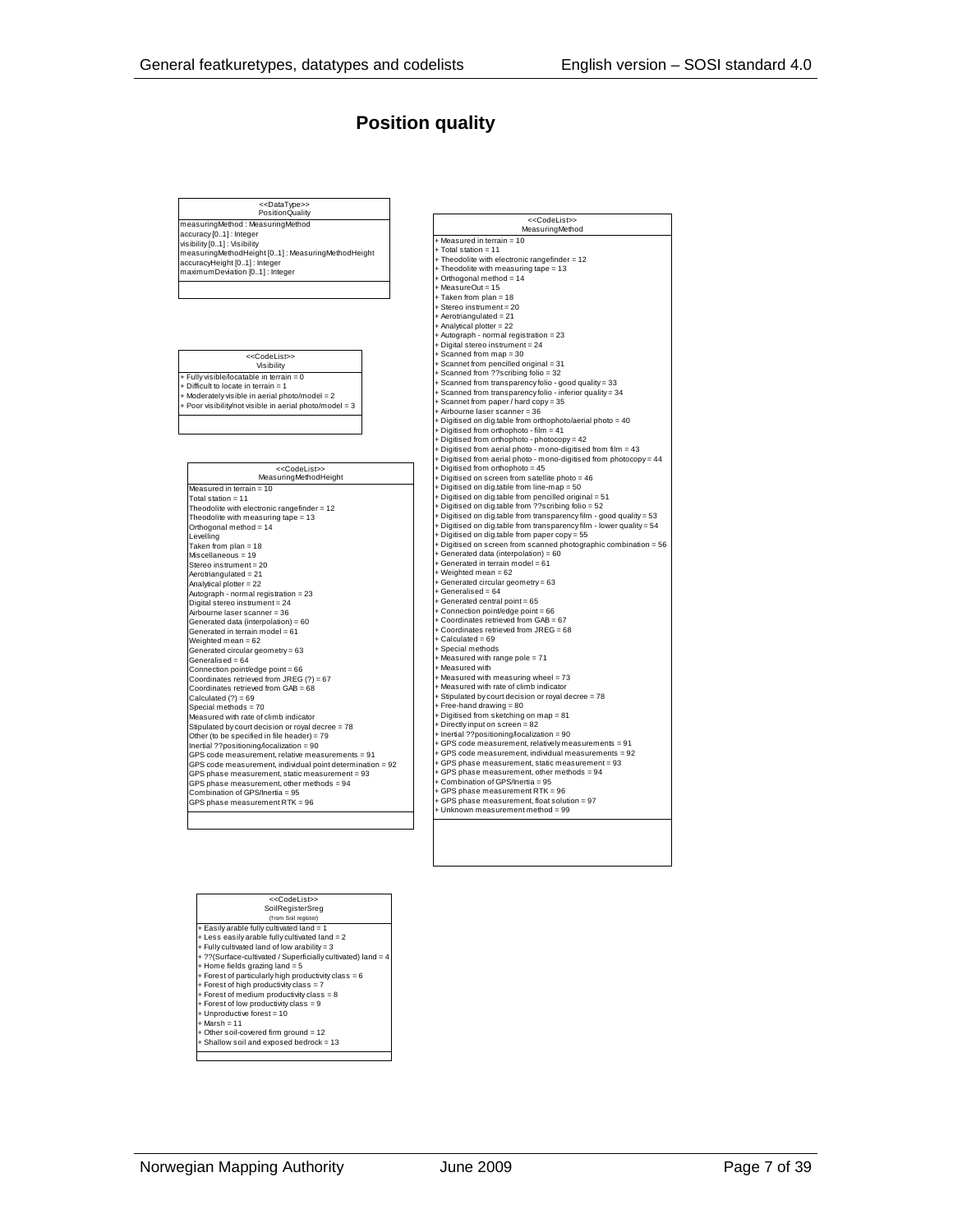#### **SOSI\_objectFull**

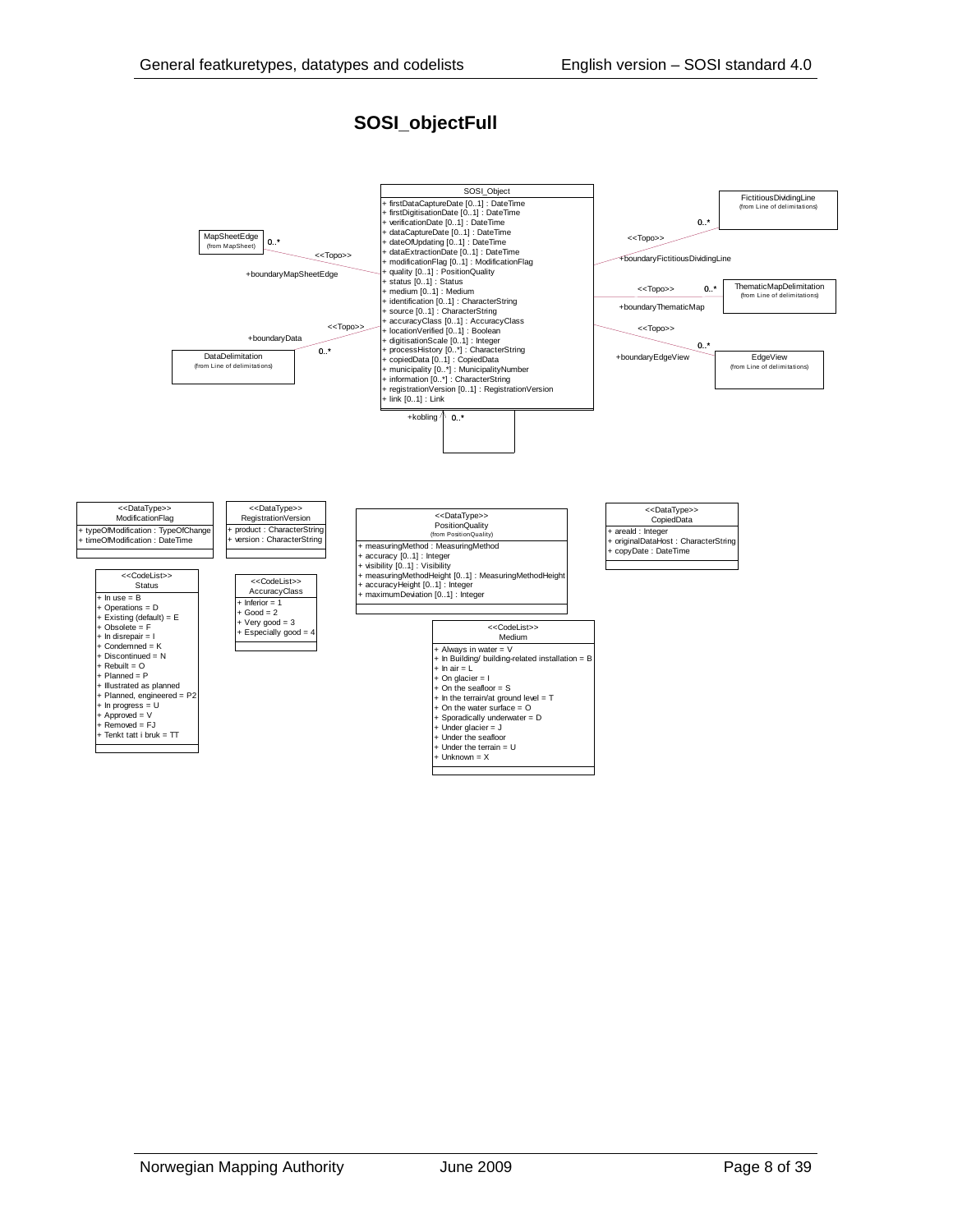#### **Special lines and points with quality**

Isogon + centerline : CurveWithQuality

Isoline + centerline : CurveWithQuality

Isotherm + centerline : CurveWithQuality

> **SpecialDetail** + position : PointWithQuality + centerline : CurveWithQuality

FreeTextMap + position : PointWithQuality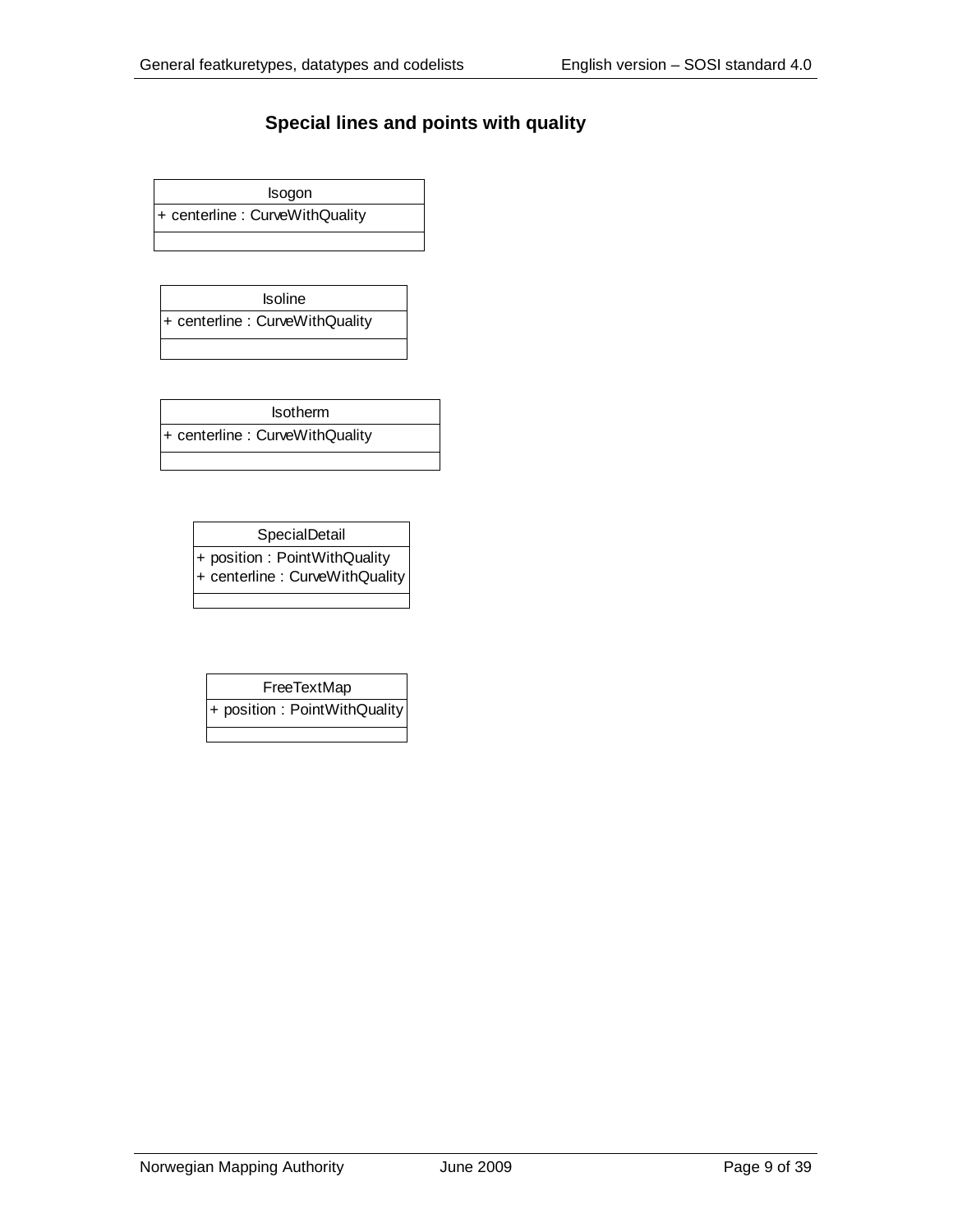## <span id="page-9-0"></span>**1.2 Description**

#### <span id="page-9-1"></span>**1.2.1 <<DataType>> UniversalDesign**

| No  | Name/<br>Role name                 | Description                                                                | Obligation/<br>Condition | Maximum<br>Occurrenc<br>е | Type                       | Constraint |
|-----|------------------------------------|----------------------------------------------------------------------------|--------------------------|---------------------------|----------------------------|------------|
|     | Datatype<br><b>UniversalDesign</b> | indicates to what extent an<br>object is accessible for<br>disabled people |                          |                           |                            |            |
| 1.1 | accessibilityAppr<br>aisal         | evaluation of accessibility<br>for people with disabilities                |                          |                           | AccessibilityAp<br>praisal |            |
| 1.2 | universalDesignF<br>acility        | description of accessible<br>facilities in connection with<br>the object   | $\Omega$                 |                           | CharacterStrin<br>g        |            |
|     | information                        |                                                                            | 0                        |                           | CharacterStrin<br>q        |            |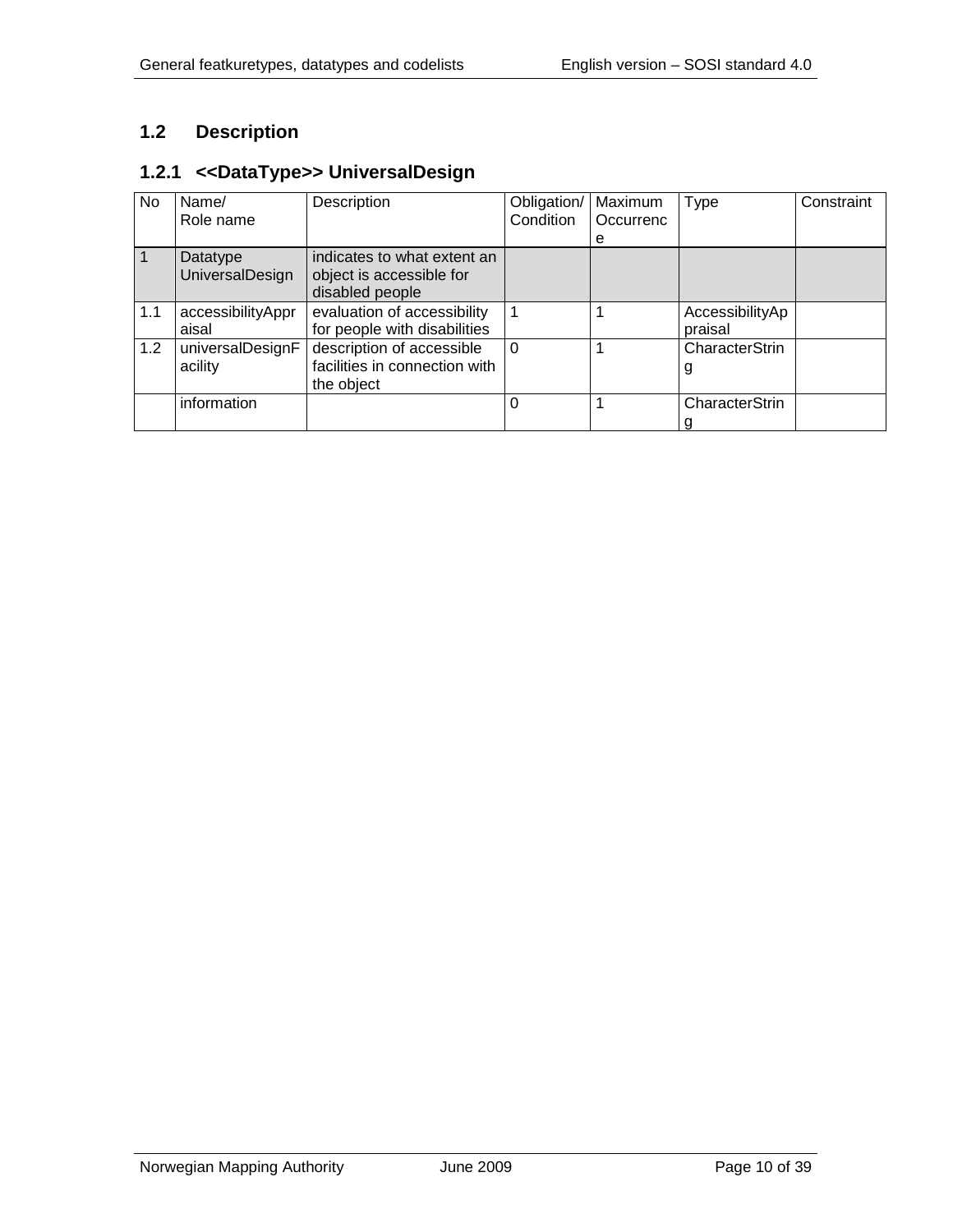#### **1.3.1 CodeLists**

#### **13.1.1<<CodeList>> AccessibilityAppraisal**

<span id="page-10-1"></span><span id="page-10-0"></span>

| Nr  | i Code name            | Definition/Description                                                                   | Code |
|-----|------------------------|------------------------------------------------------------------------------------------|------|
|     | CodeList               | fixed scale for appraisal of accessibility                                               |      |
|     | AccessibilityAppraisal |                                                                                          |      |
|     | l Not accessible       | Assessed and found not to fulfil minimum requirements. This class has been added because |      |
|     |                        | one in certain connections, such as in efforts for                                       |      |
|     | Poor accessibility     | partially fulfils minimum requirements                                                   |      |
| 1.3 | Available              | fulfils minimum requirements to accessibility for persons with                           |      |
|     | Not assessed           |                                                                                          |      |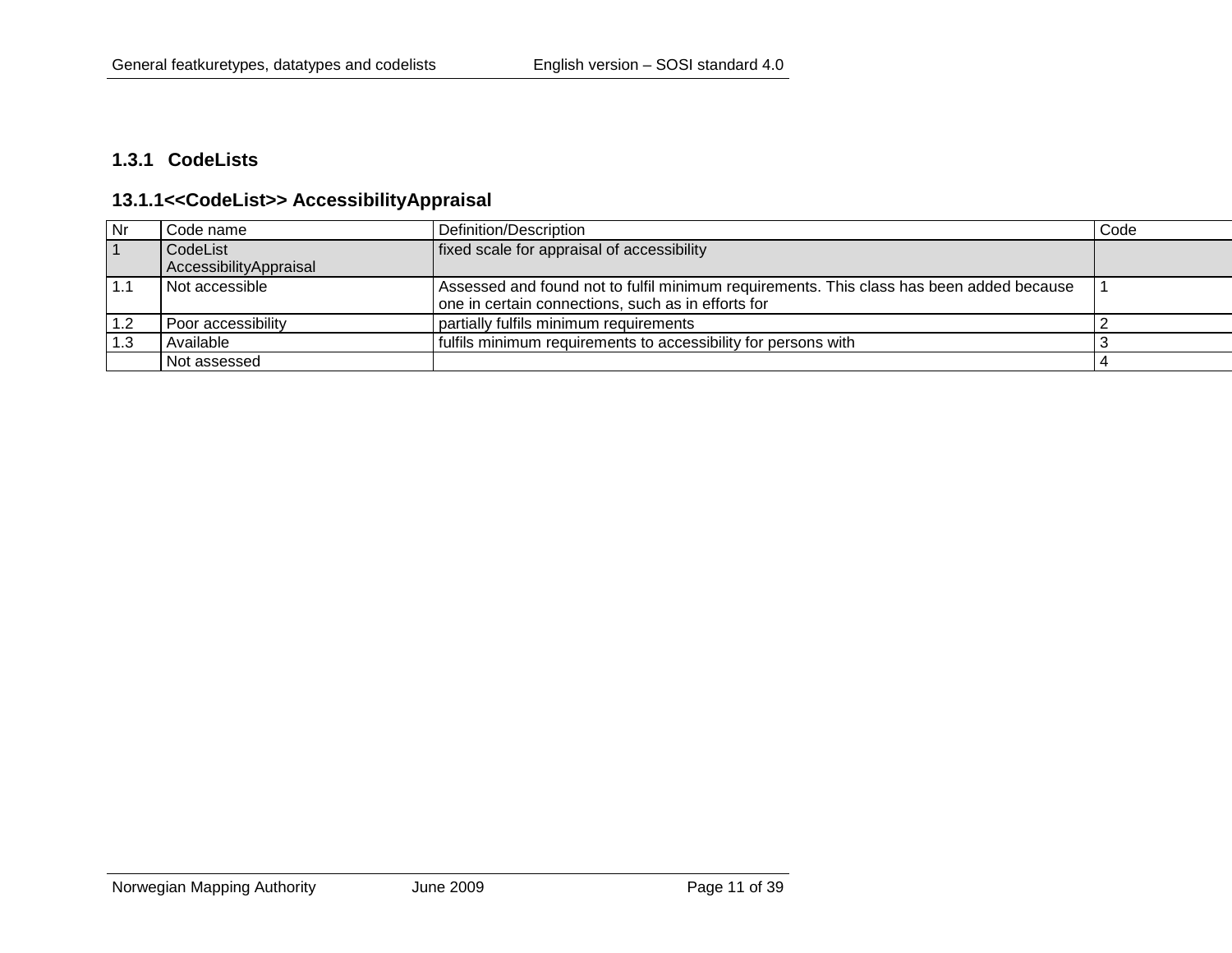| No  | Name/<br>Role name | Description               | Obligation/<br>Condition | Maximum<br>Occurrenc | <b>Type</b>           | Constraint |
|-----|--------------------|---------------------------|--------------------------|----------------------|-----------------------|------------|
|     |                    |                           |                          | е                    |                       |            |
|     | Datatype           | directed line segment in  |                          |                      |                       |            |
|     | DirectionVector    | the plane                 |                          |                      |                       |            |
| 1.1 | ??directionValue/  | a general element stating |                          |                      | Real                  |            |
|     | bearingValue       | ??direction/bearing       |                          |                      |                       |            |
| 1.2 | directionUnits     |                           |                          |                      | <b>DirectionUnits</b> |            |
|     | directionReferen   |                           |                          |                      | <b>DirectionRefer</b> |            |
|     | ce                 |                           |                          |                      | ence                  |            |

# <span id="page-11-0"></span>**1.4.1<<DataType>> DirectionVector**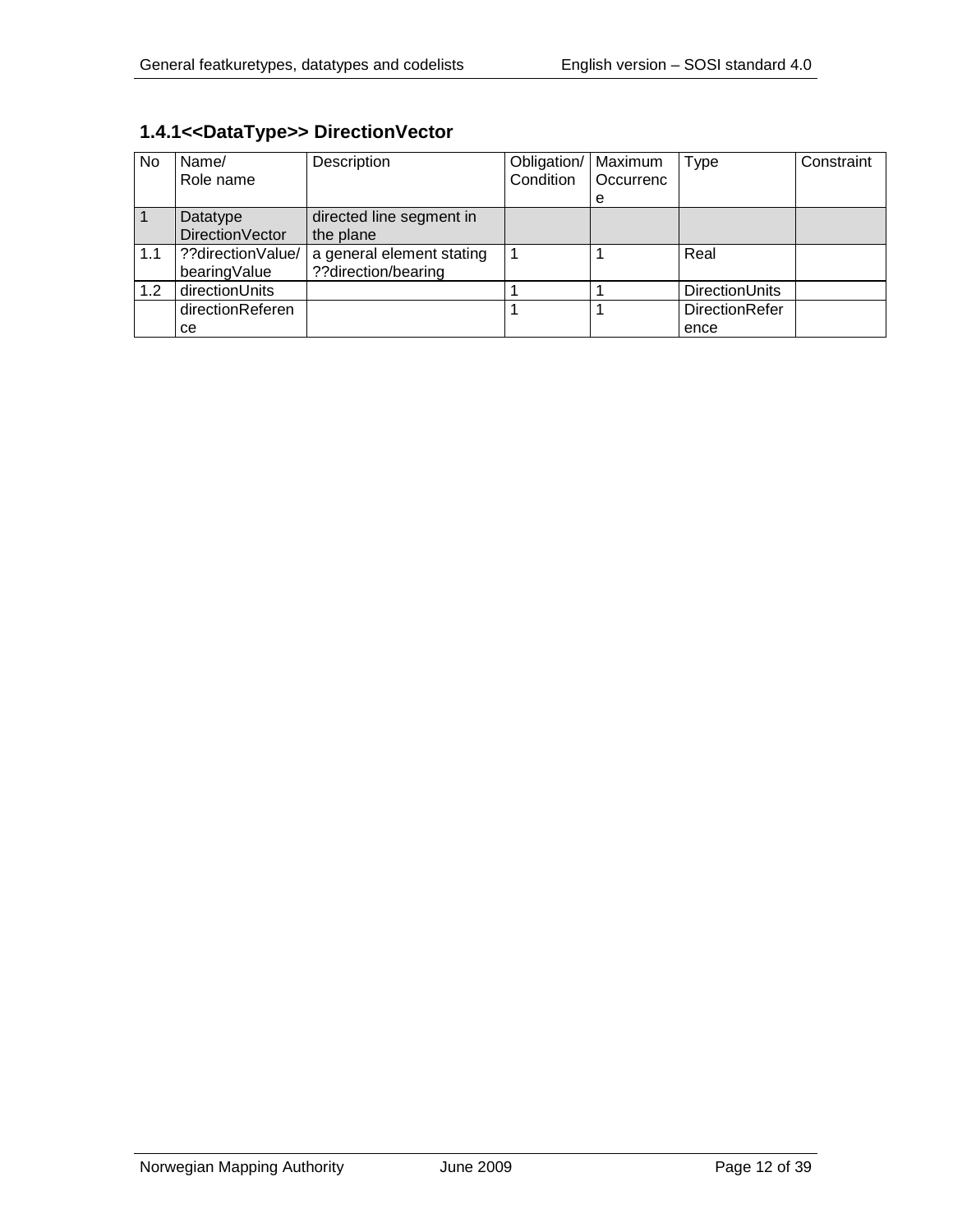#### **1.5.1 CodeLists**

#### **1.5.1.1 <<CodeList>> DirectionUnits**

| l Nr        | Code name                                                       | Definition/Description                                        | Code |
|-------------|-----------------------------------------------------------------|---------------------------------------------------------------|------|
| $\vert$ 1   | CodeList                                                        | units for direction                                           |      |
|             | DirectionUnits                                                  |                                                               |      |
| $\vert$ 1.1 | Grad (angular unit of measurement,<br>1/400 of a full circle)   | 400 ??[sic] degree division with positive clockwise direction |      |
| 1.2         | Degree (angular unit of<br>measurement, 1/360 of a full circle) | 360 degree division with positive clockwise direction         |      |
| 1.3         | Radians                                                         | Radians with positive clockwise direction                     |      |

#### **1.5.1.2 <<CodeList>> DirectionReference**

<span id="page-12-1"></span><span id="page-12-0"></span>

| Nr        | Code name          | Definition/Description         | Code |
|-----------|--------------------|--------------------------------|------|
| $\vert$ 2 | CodeList           | reference system for direction |      |
|           | DirectionReference |                                |      |
| 2.1       | Local              |                                |      |
| 2.2       | Magnetic north     |                                |      |
| 2.3       | True north         | (default)                      |      |

#### **1.5.1.3 <<CodeList>> AreaValueIndicator**

<span id="page-12-3"></span><span id="page-12-2"></span>

| Nr  | Code name          | Definition/Description                                                                              | Code |
|-----|--------------------|-----------------------------------------------------------------------------------------------------|------|
| 3   | CodeList           | indication which shows to what extent one may expect objections if changes to the land-use          |      |
|     | AreaValueIndicator | plan are made Note: Must not be confused with mapping standards, FKB A-D which are                  |      |
|     |                    | indicated area by area within a municipality.                                                       |      |
| 3.1 | A-indicator        | FF-Indicates an A-area (very valuable area). Will normally entail that new planned uses which $ A $ |      |
|     |                    | reduce the value will meet very strong objections.                                                  |      |
| 3.2 | <b>B-Indicator</b> | FF-Indicates a B-area (valuable area). Entails that appropriation for other planned uses must       | l B  |
|     |                    | be carefully evaluated in relation to the value.                                                    |      |
| 3.3 | C-Indicator        | FF-Indicates a C-area (ordinary areas). Re-zoning for development purposes will normally not $ C $  |      |
|     |                    | be opposed based on the value.                                                                      |      |
| 3.4 | Not classified     | FF-No assessment. Areas which for various reasons are not included in the assessment, for           |      |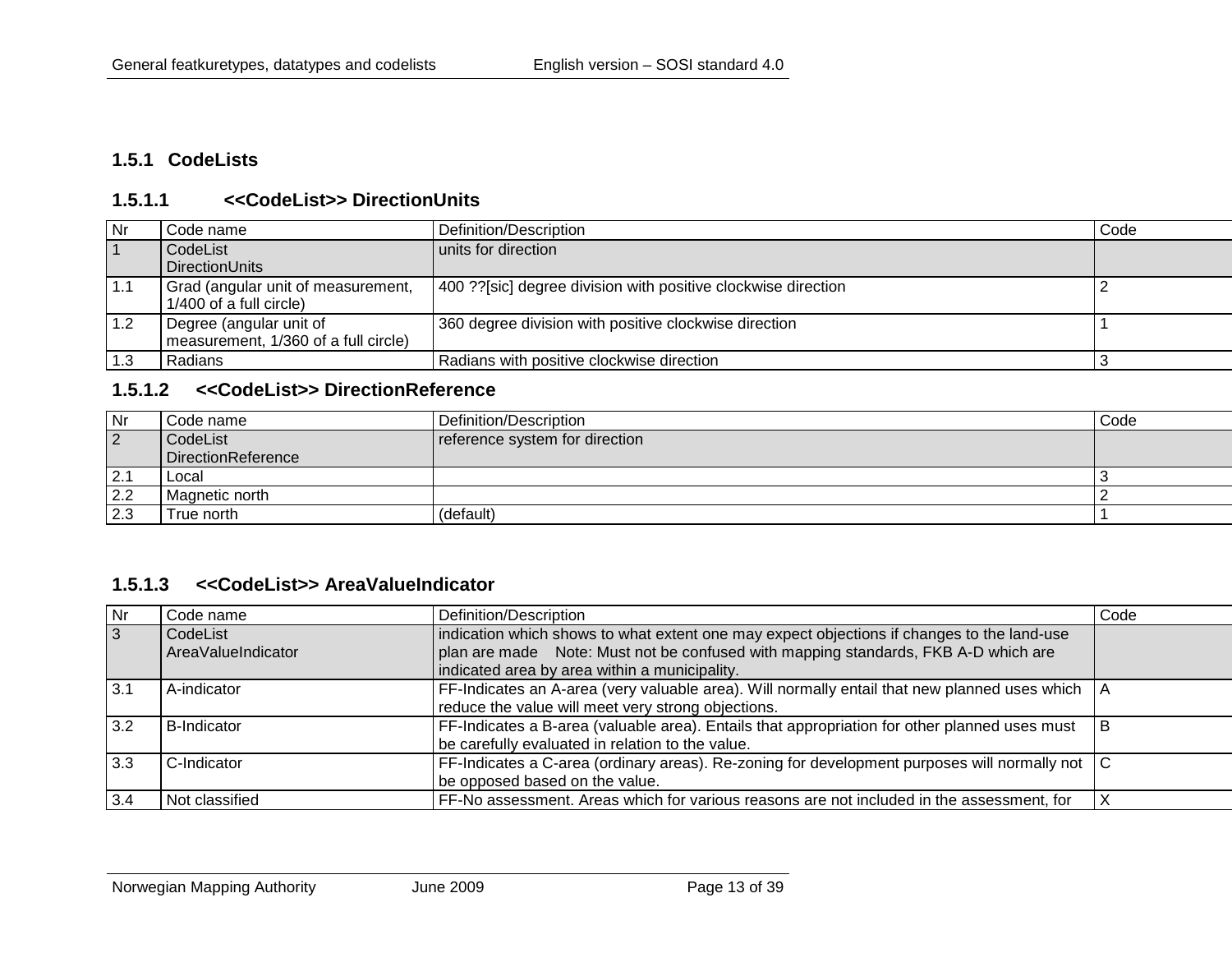| <br>.esult ∩*<br>data<br>example<br>- 110<br>ne.<br>. .<br>∴insufficien <sup>,</sup><br>- 11 -<br>ヮ<br>.<br>.<br>. . |  |
|----------------------------------------------------------------------------------------------------------------------|--|
|                                                                                                                      |  |

# **1.5.1.4 <<CodeList>> HeightReference**

| Nr             | Code name                          | Definition/Description                                                | Code       |
|----------------|------------------------------------|-----------------------------------------------------------------------|------------|
| $\overline{4}$ | CodeList                           | coordinate registration carried out on the top or bottom of an object |            |
|                | HeightReference                    |                                                                       |            |
| 4.1            | Height measured to the foot of the |                                                                       | FOT        |
|                | obiect                             |                                                                       |            |
| 4.2            | Height measured to the top of the  |                                                                       | <b>TOP</b> |
|                | obiect                             |                                                                       |            |
| 4.3            | Unknown                            | FF-is not used during new registration                                | UKJENT     |

#### **1.5.1.5 <<CodeList>> TimeReference**

<span id="page-13-0"></span>

| <b>Nr</b>       | Code name                         | Definition/Description                                                                                                                                                                                                                                                       | Code       |
|-----------------|-----------------------------------|------------------------------------------------------------------------------------------------------------------------------------------------------------------------------------------------------------------------------------------------------------------------------|------------|
| $5\overline{5}$ | CodeList                          | reference system for statement of time                                                                                                                                                                                                                                       |            |
|                 | TimeReference                     |                                                                                                                                                                                                                                                                              |            |
| 15.1            | <b>Coordinated Universal Time</b> | Maintained by the Bureau International des Poids et Mesures (International Bureau of Weights   UTC<br>and Measures) and the International Earth Rotation Service (IERS) that forms the basis of a<br>coordinated dissemination of standard frequencies and time signals [Re] |            |
| 5.2             | Local time                        |                                                                                                                                                                                                                                                                              | <b>LOK</b> |

#### **1.5.1.6 <<CodeList>> Ownership**

<span id="page-13-2"></span><span id="page-13-1"></span>

| Nr  | Code name     | Definition/Description                 | Code |
|-----|---------------|----------------------------------------|------|
| 6   | CodeList      | ownership in connection with an object |      |
|     | Ownership     |                                        |      |
| 6.1 | Public        |                                        |      |
| 6.2 | Private       |                                        |      |
| 6.3 | Miscellaneous |                                        |      |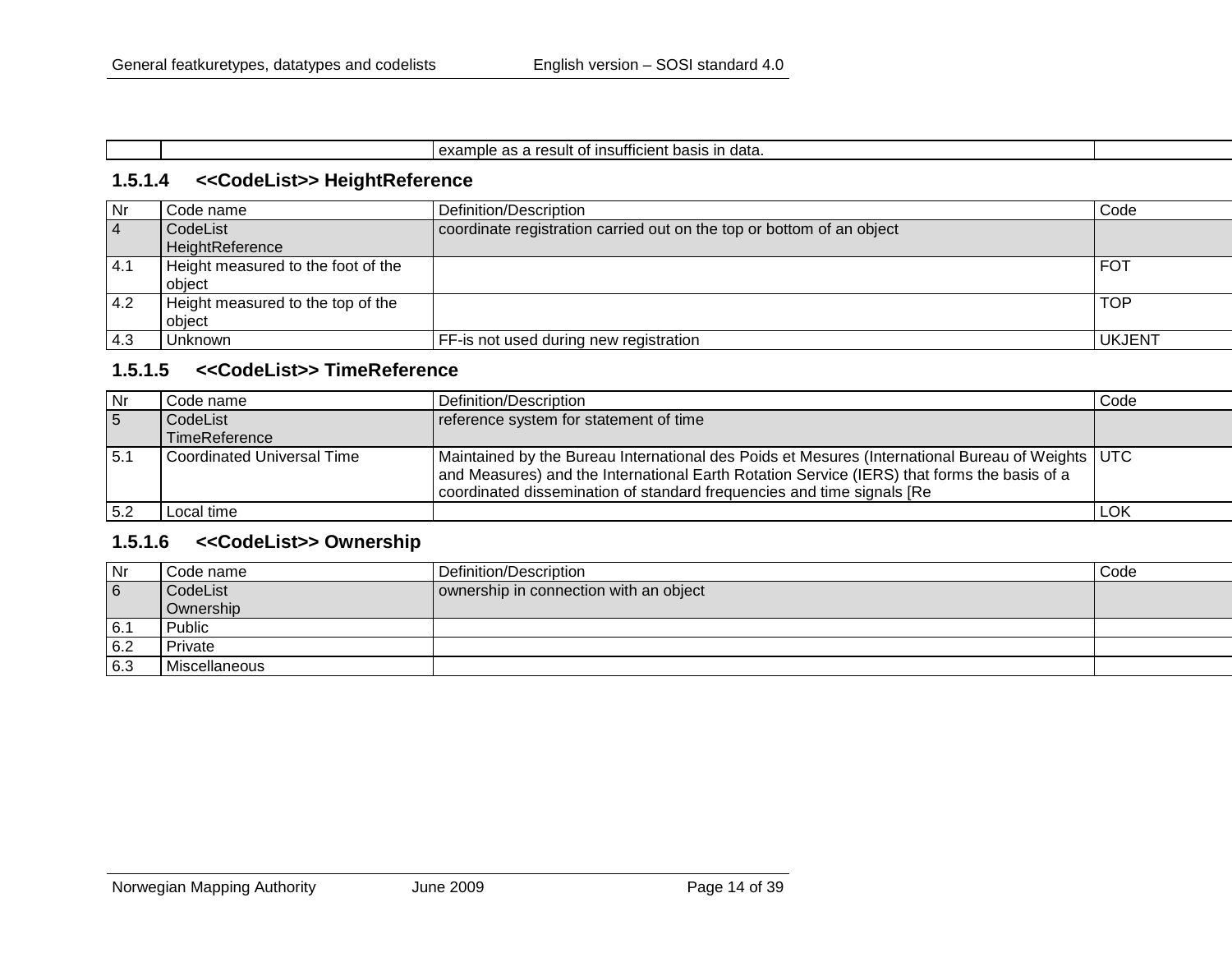#### <span id="page-14-0"></span>**1.6.1 <<DataType>> Link**

| <b>No</b> | Name/<br>Role name | Description                                                                                                                                                                                                                                                                                   | Obligation/<br>Condition | Maximum<br>Occurrenc<br>е | Type | Constraint                        |
|-----------|--------------------|-----------------------------------------------------------------------------------------------------------------------------------------------------------------------------------------------------------------------------------------------------------------------------------------------|--------------------------|---------------------------|------|-----------------------------------|
| 1         | Datatype<br>Link   | reference to an element of<br>information, either locally<br>or globally Examples:As<br>local:<br>//skrisrv2/tjenester/sosiforv<br>/web/welcome.htm As<br>global:<br>http://www.statkart.no/stan<br>dard/sosi/ACCESS/welco<br>me.htm Note: One should<br>be careful about using<br>URI/URL on |                          |                           |      | Subtype of<br>CharacterS<br>tring |

#### <span id="page-14-1"></span>**1.6.2 <<DataType>> Name**

| No             | Name/<br>Role name | Description                                    | Obligation/   Maximum<br>Condition | l Occurrenc<br>е | Type | Constraint                               |
|----------------|--------------------|------------------------------------------------|------------------------------------|------------------|------|------------------------------------------|
| $\overline{2}$ | Datatype<br>Name   | word by which someone or<br>something is named |                                    |                  |      | Subtype of<br><b>CharacterS</b><br>tring |

#### <span id="page-14-2"></span>**1.6.3 <<DataType>> Depth**

| No | Name/<br>Role name | Description                                                                                      | Obligation/   Maximum<br>Condition | l Occurrenc | Type | Constraint         |
|----|--------------------|--------------------------------------------------------------------------------------------------|------------------------------------|-------------|------|--------------------|
|    |                    |                                                                                                  |                                    | е           |      |                    |
|    | Datatype<br>Depth  | vertical distance from a<br>given reference level down<br>to the bottom or another<br>object [H] |                                    |             |      | Subtype of<br>Real |

#### <span id="page-14-3"></span>**1.6.4 <<DataType>> Height**

| No        | Name/<br>Role name | Description                                                                                                | Obligation/   Maximum<br>Condition | <b>Occurrenc</b><br>е | Type | Constraint         |
|-----------|--------------------|------------------------------------------------------------------------------------------------------------|------------------------------------|-----------------------|------|--------------------|
| $\vert$ 4 | Datatype<br>Height | the vertical distance of a<br>point above a physical or<br>mathematically defined<br>reference surface [H] |                                    |                       |      | Subtype of<br>Real |

#### <span id="page-14-4"></span>**1.6.5 <<DataType>> HeightAboveGround**

| <b>No</b>   | Name/          | Description                 | Obligation/   Maximum |                  | Type | Constraint |
|-------------|----------------|-----------------------------|-----------------------|------------------|------|------------|
|             | Role name      |                             | Condition             | <b>Occurrenc</b> |      |            |
|             |                |                             |                       |                  |      |            |
| $\mathbf b$ | Datatype       | the objects height above    |                       |                  |      | Subtype of |
|             | HeightAboveGro | the ground Note: May be     |                       |                  |      | Real       |
|             | und            | relevant in connection with |                       |                  |      |            |
|             |                | various types of objects    |                       |                  |      |            |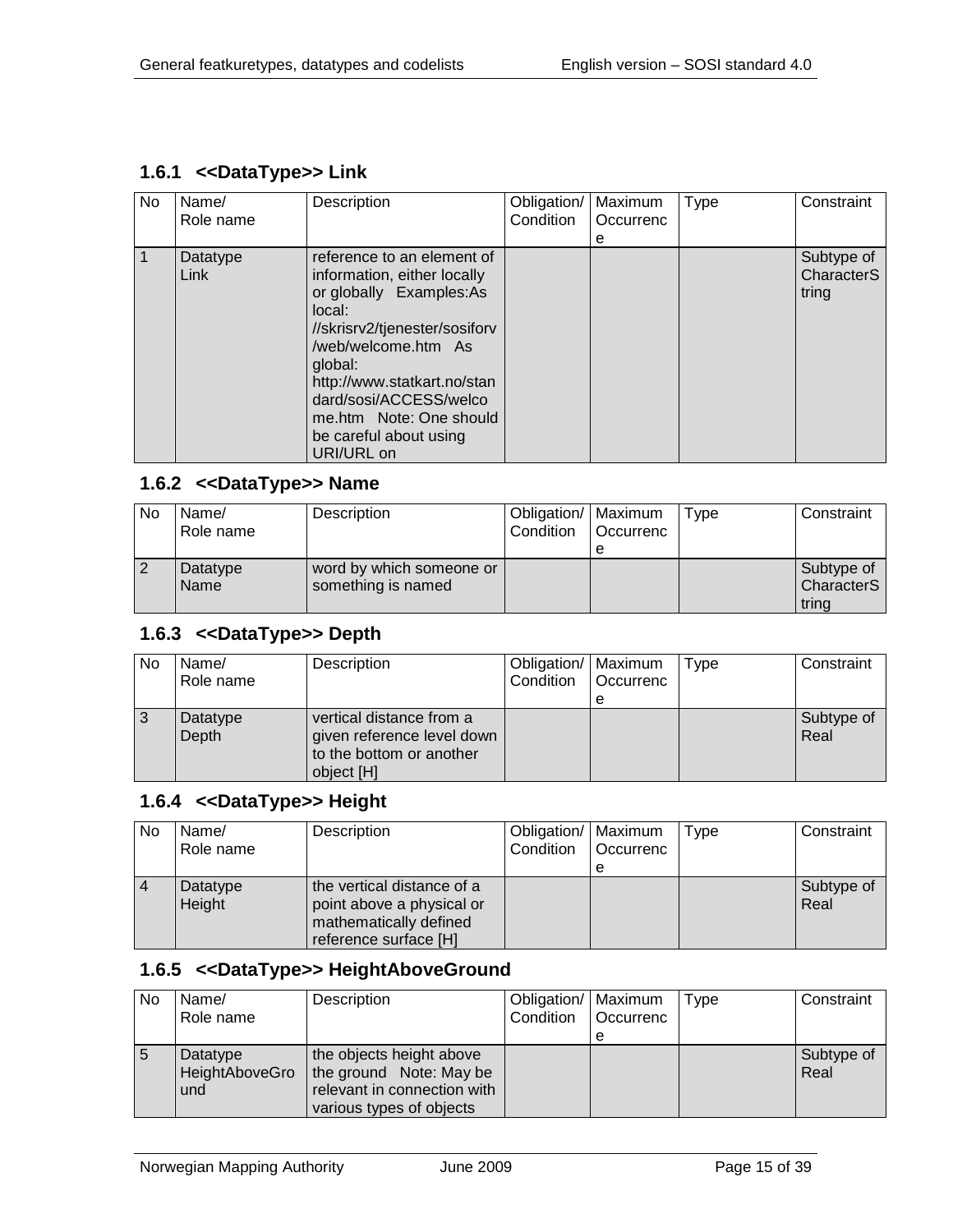|  | with a vertical extent, such<br>as telephone poles,<br>fences, etc. Must be used<br>with caution and it must be<br>clear which detail of the |  |  |
|--|----------------------------------------------------------------------------------------------------------------------------------------------|--|--|
|  |                                                                                                                                              |  |  |
|  | object or the objects                                                                                                                        |  |  |

#### <span id="page-15-0"></span>**1.6.6 <<DataType>> GeodataOwner**

| <b>No</b> | Name/<br>Role name       | Description                                           | Obligation/   Maximum<br>Condition | <b>Occurrenc</b><br>е | Type | Constraint                               |
|-----------|--------------------------|-------------------------------------------------------|------------------------------------|-----------------------|------|------------------------------------------|
|           | Datatype<br>GeodataOwner | holder of the legal rights to<br>the data set/service |                                    |                       |      | Subtype of<br><b>CharacterS</b><br>tring |

#### <span id="page-15-1"></span>**1.6.7 <<DataType>> GeodataProducer**

| No | Name/<br>Role name         | Description                                                    | Obligation/   Maximum<br>Condition | <b>Occurrenc</b> | Type | Constraint                                    |
|----|----------------------------|----------------------------------------------------------------|------------------------------------|------------------|------|-----------------------------------------------|
|    | Datatype<br>GeodataProduce | the organization which has<br>produced the data<br>set/service |                                    |                  |      | Subtype of<br>Character <sub>S</sub><br>tring |

#### <span id="page-15-2"></span>**1.6.8 <<DataType>> ContactPerson**

| No  | Name/<br>Role name        | Description                                                            | Obligation/   Maximum<br>Condition | Occurrenc<br>е | Type | Constraint                                    |
|-----|---------------------------|------------------------------------------------------------------------|------------------------------------|----------------|------|-----------------------------------------------|
| l 8 | Datatype<br>ContactPerson | person who may be<br>contacted in connection<br>with a request/inquiry |                                    |                |      | Subtype of<br>Character <sub>S</sub><br>trina |

#### <span id="page-15-3"></span>**1.6.9 DataDelimitation**

| No  | Name/<br>Role name               | Description                                                                                           | Obligation/<br>Condition | Maximum<br>Occurrenc<br>е | <b>Type</b>                 | Constraint |
|-----|----------------------------------|-------------------------------------------------------------------------------------------------------|--------------------------|---------------------------|-----------------------------|------------|
| 9   | Class<br><b>DataDelimitation</b> | general line of delimitation<br>, e.g., between data sets<br>of varying quality, content<br>or detail |                          |                           |                             |            |
| 9.1 | border                           | course following the<br>transition between<br>different real world<br>phenomena                       | $\mathbf{1}$             | 1                         | <b>CurveWithQual</b><br>ity |            |
| 9.2 | Role<br>(unnamed)<br>LandArea    |                                                                                                       | $\Omega$                 | 1                         | LandArea                    |            |
| 9.3 | Role<br>(unnamed)<br>SeaSurface  |                                                                                                       | $\Omega$                 | $\overline{2}$            | SeaSurface                  |            |
| 9.4 | Role<br>(unnamed)<br>SOSI Object |                                                                                                       | 1                        | 1                         | SOSI_Object                 |            |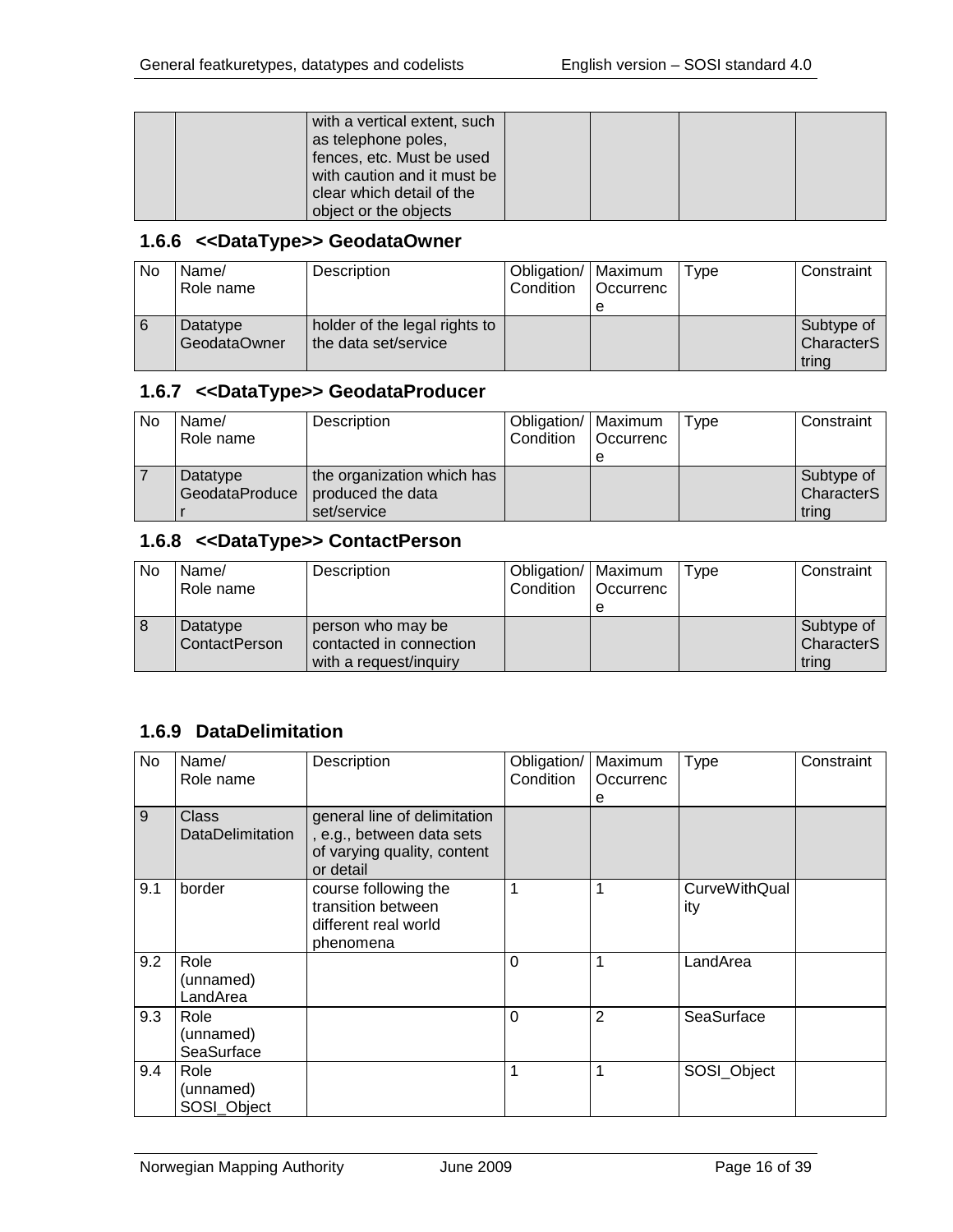## <span id="page-16-0"></span>**1.6.10 FictitiousDividingLine**

| No              | Name/<br>Role name                         | Description                                                                                                       | Obligation/<br><b>Condition</b> | Maximum<br>Occurrenc<br>е | <b>Type</b>                 | Constraint |
|-----------------|--------------------------------------------|-------------------------------------------------------------------------------------------------------------------|---------------------------------|---------------------------|-----------------------------|------------|
| 10 <sup>1</sup> | Class<br><b>FictitiousDividing</b><br>Line | line used to split up large<br>surface objects Note: The<br>line does not represent<br>any object in the terrain. |                                 |                           |                             |            |
| 10.             | border                                     | course following the<br>transition between<br>different real world<br>phenomena                                   |                                 |                           | <b>CurveWithQual</b><br>ity |            |
| 10.<br>2        | Role<br>(unnamed)<br>SOSI_Object           |                                                                                                                   |                                 |                           | SOSI_Object                 |            |

#### <span id="page-16-1"></span>**1.6.11 ThematicMapDelimitation**

| No       | Name/<br>Role name                          | Description                                                                     | Obligation/<br>Condition | Maximum<br>Occurrenc | <b>Type</b>                 | Constraint |
|----------|---------------------------------------------|---------------------------------------------------------------------------------|--------------------------|----------------------|-----------------------------|------------|
|          |                                             |                                                                                 |                          | е                    |                             |            |
| 11       | <b>Class</b><br>ThematicMapDeli<br>mitation | delimitation line for a<br>thematic map                                         |                          |                      |                             |            |
| 11.      | border                                      | course following the<br>transition between<br>different real world<br>phenomena |                          |                      | <b>CurveWithQual</b><br>ity |            |
| 11.<br>2 | Role<br>(unnamed)<br>SOSI_Object            |                                                                                 |                          |                      | SOSI_Object                 |            |

#### <span id="page-16-2"></span>**1.6.12 Discontinuity**

| No  | Name/<br>Role name                   | Description                                                                     | Obligation/<br>Condition | Maximum<br>Occurrenc | Type                        | Constraint |
|-----|--------------------------------------|---------------------------------------------------------------------------------|--------------------------|----------------------|-----------------------------|------------|
|     |                                      |                                                                                 |                          | е                    |                             |            |
| 12  | <b>Class</b><br><b>Discontinuity</b> | line where a mathematical<br>object (function) has a<br>break                   |                          |                      |                             |            |
| 12. | border                               | course following the<br>transition between<br>different real world<br>phenomena |                          |                      | <b>CurveWithQual</b><br>ity |            |

#### <span id="page-16-3"></span>**1.6.13 EdgeView**

| <b>No</b> | Name/<br>Role name       | Description                                                                     | Obligation/<br>Condition | Maximum<br>Occurrenc<br>е | <b>Type</b>                 | Constraint |
|-----------|--------------------------|---------------------------------------------------------------------------------|--------------------------|---------------------------|-----------------------------|------------|
| 13        | <b>Class</b><br>EdgeView | delimitation of a view                                                          |                          |                           |                             |            |
| 13.       | border                   | course following the<br>transition between<br>different real world<br>phenomena |                          |                           | <b>CurveWithQual</b><br>ity |            |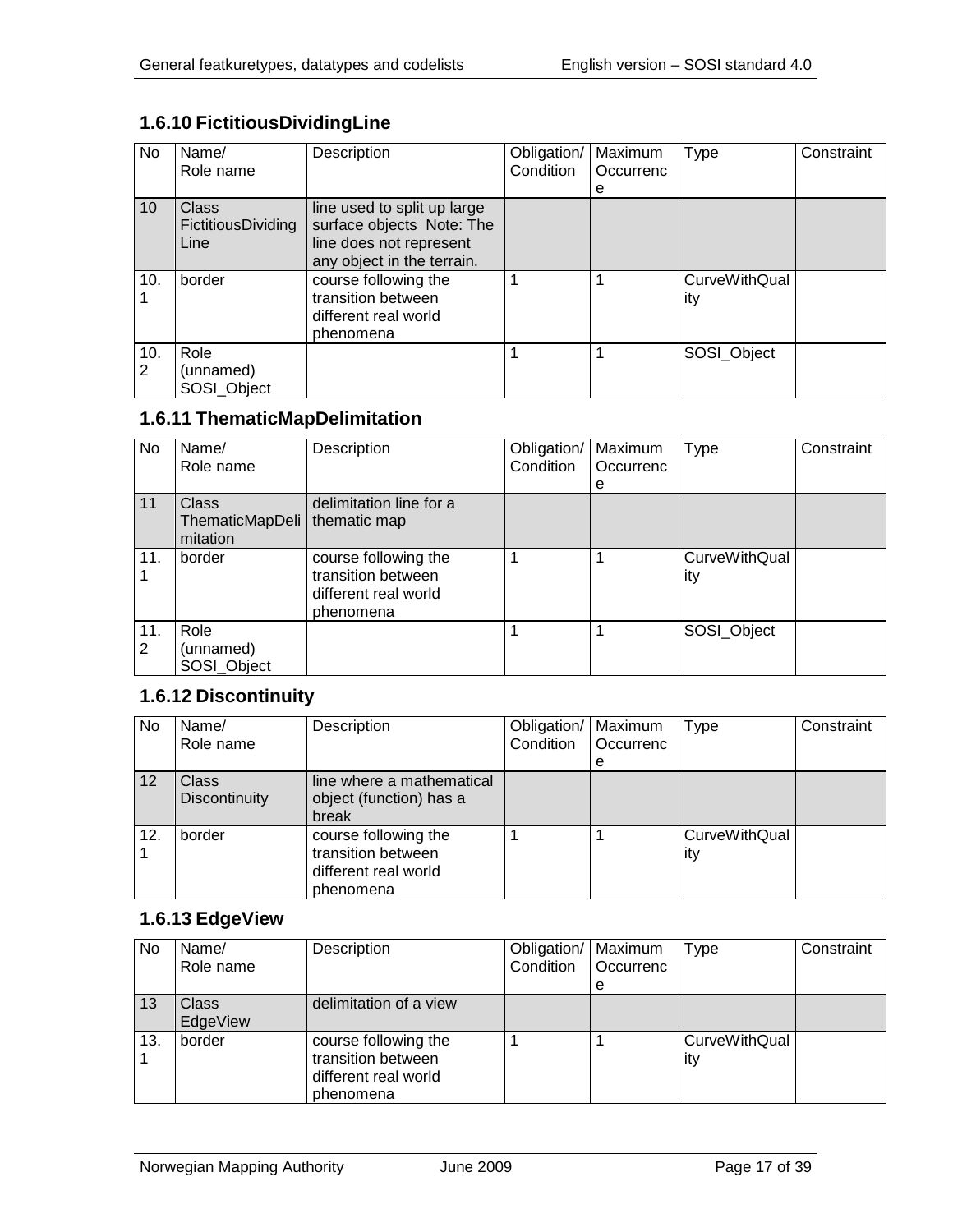| 13.<br>ົ | Role<br>(unnamed) View           |  | N | View        |  |
|----------|----------------------------------|--|---|-------------|--|
| 13.<br>3 | Role<br>(unnamed)<br>SOSI_Object |  |   | SOSI_Object |  |

#### <span id="page-17-0"></span>**1.6.14 View**

| No       | Name/<br>Role name           | Description                                                                                                                                                                               | Obligation/<br>Condition | Maximum<br>Occurrenc<br>е | Type                          | Constraint       |
|----------|------------------------------|-------------------------------------------------------------------------------------------------------------------------------------------------------------------------------------------|--------------------------|---------------------------|-------------------------------|------------------|
| 14       | <b>Class</b><br>View         | geographical area which is<br>delimited by an edge view<br>Note: The term "View"<br>often refers to<br>??editing/clipping<br>polygons, which one wants<br>to manage for subsequent<br>use |                          |                           |                               |                  |
| 14.      | skiTrailType                 |                                                                                                                                                                                           | 0                        |                           | <b>SurfaceWithQu</b><br>ality |                  |
| 14.      | position                     | location where the object<br>exists                                                                                                                                                       | 0                        |                           | PointWithQuali<br>ty          |                  |
| 14.<br>3 | Role<br>boundaryEdgeVi<br>ew |                                                                                                                                                                                           | $\Omega$                 | N                         | EdgeView                      | Aggregrati<br>on |

#### <span id="page-17-1"></span>**1.6.15 Association <<Topo>> View-EdgeView**

| No       | Name/<br>Role name           | Description | Obligation/<br>Condition | Maximum<br>Occurrenc<br>e | Type     | Constraint      |
|----------|------------------------------|-------------|--------------------------|---------------------------|----------|-----------------|
| 15       | Association<br>View-EdgeView |             |                          |                           |          |                 |
| 15.      | Role<br>boundaryEdgeVi<br>ew |             | O                        | N                         | EdgeView | Aggregatio<br>n |
| 15.<br>2 | Role<br>(unnamed) View       |             | O                        | N                         | View     |                 |

# <span id="page-17-2"></span>**1.6.16 MapSheet**

| No       | Name/<br>Role name       | Description                                                                                                    | Obligation/<br>Condition | Maximum<br>Occurrenc<br>е | <b>Type</b>                   | Constraint |
|----------|--------------------------|----------------------------------------------------------------------------------------------------------------|--------------------------|---------------------------|-------------------------------|------------|
| 16       | Class<br><b>MapSheet</b> | coverage of a defined<br>geographical area, often<br>based on public map sheet<br>divisions                    |                          |                           |                               |            |
| 16.      | skiTrailType             |                                                                                                                |                          |                           | <b>SurfaceWithQu</b><br>ality |            |
| 16.<br>2 | mapType                  | type of map sheet series                                                                                       | $\Omega$                 |                           | MapType                       |            |
| 16.<br>3 | scale                    | relationship between a<br>distance on a map and the<br>corresponding distance in<br>the terrain, designated as | $\Omega$                 |                           | Integer                       |            |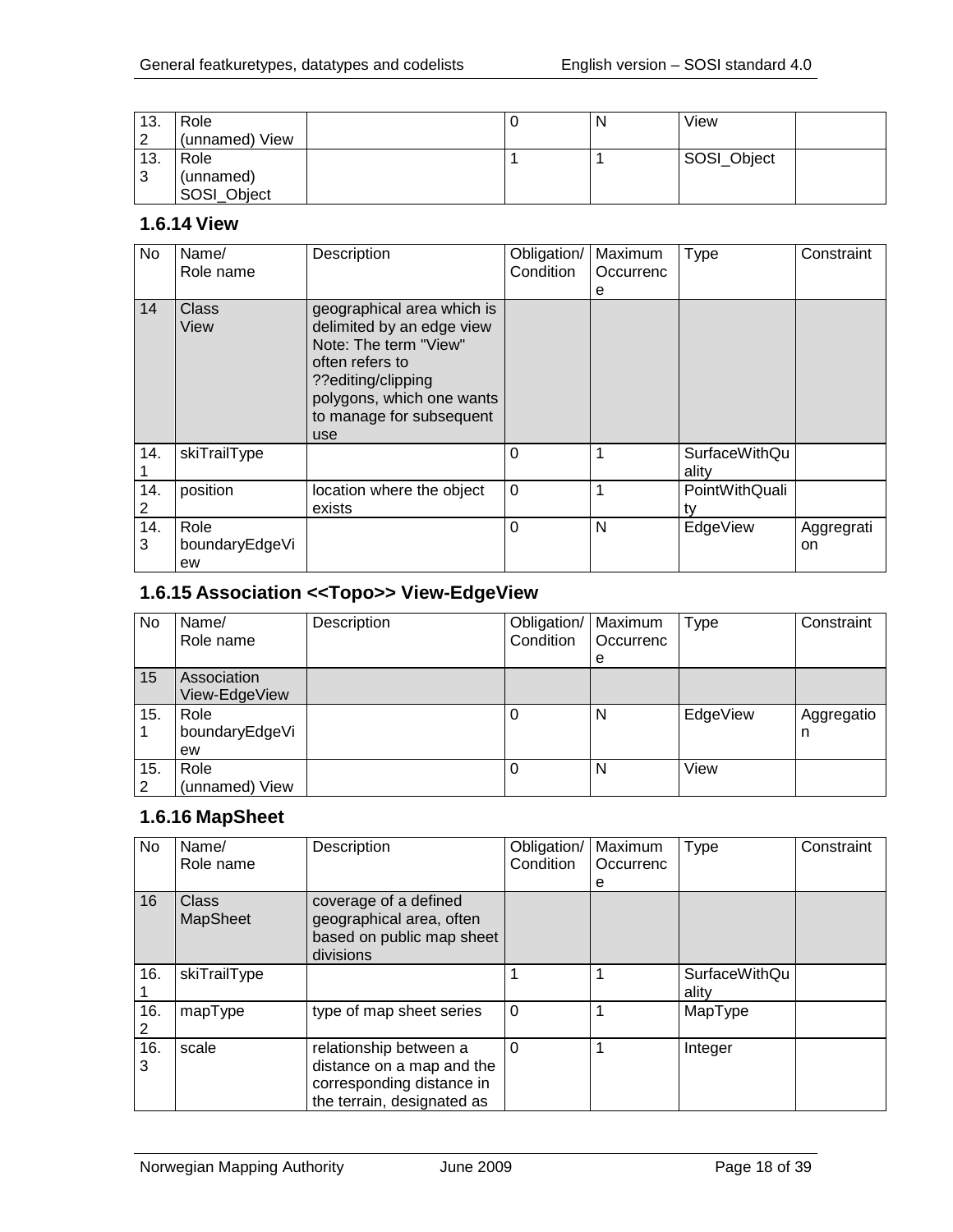|     |               | a scale number Note:<br>Scale 1:100 000 is<br>designated as 100000 |   |   |                     |            |
|-----|---------------|--------------------------------------------------------------------|---|---|---------------------|------------|
| 16. | mapSheetIndex | official map sheet                                                 |   |   | CharacterStrin      |            |
| 4   |               | reference                                                          |   |   |                     |            |
| 16. | mapSheetName  |                                                                    |   |   | Name                |            |
| 5   |               |                                                                    |   |   |                     |            |
| 16. | Role          |                                                                    | 4 | 4 | <b>MapSheetCorn</b> |            |
| 6   | corner        |                                                                    |   |   | er                  |            |
| 16. | Role          |                                                                    |   | N | MapSheetEdg         | Aggregrati |
|     | boundaryMapSh |                                                                    |   |   | e                   | on         |
|     | eetEdge       |                                                                    |   |   |                     |            |

#### <span id="page-18-0"></span>**1.6.17 MapSheetEdge**

| No                    | Name/<br>Role name               | Description                                                                                                                | Obligation/<br>Condition | Maximum<br>Occurrenc<br>е | <b>Type</b>                 | Constraint |
|-----------------------|----------------------------------|----------------------------------------------------------------------------------------------------------------------------|--------------------------|---------------------------|-----------------------------|------------|
| 171<br>$\overline{7}$ | Class<br>MapSheetEdge            | delimitation line for a map<br>that covers a defined<br>geographical area, often<br>based on public map sheet<br>divisions |                          |                           |                             |            |
| 17.                   | border                           | course following the<br>transition between<br>different real world<br>phenomena                                            |                          |                           | <b>CurveWithQual</b><br>ity |            |
| 17.<br>2              | mapType                          | type of map sheet series                                                                                                   | $\mathbf 0$              |                           | MapType                     |            |
| 17.<br>3              | Role<br>(unnamed)<br>MapSheet    |                                                                                                                            |                          |                           | MapSheet                    |            |
| 17.<br>4              | Role<br>(unnamed)<br>SOSI_Object |                                                                                                                            |                          |                           | SOSI_Object                 |            |

#### <span id="page-18-1"></span>**1.6.18 MapSheetCorner**

| <b>No</b>             | Name/<br>Role name                   | Description                         | Obligation/   Maximum<br>Condition | Occurrenc<br>e | Type           | Constraint |
|-----------------------|--------------------------------------|-------------------------------------|------------------------------------|----------------|----------------|------------|
| 18                    | Class<br><b>MapSheetCorner</b>       | corner of a map sheet<br>edge       |                                    |                |                |            |
| 18.                   | position                             | location where the object<br>exists |                                    |                | PointWithQuali |            |
| 18.<br>$\overline{2}$ | Role<br>(unnamed)<br><b>MapSheet</b> |                                     |                                    |                | MapSheet       |            |

#### <span id="page-18-2"></span>**1.6.19 MapSheetEdgeUTM**

| No | Name/<br>Role name | Description                            | Obligation/   Maximum<br>Condition | l Occurrenc | Type | Constraint |
|----|--------------------|----------------------------------------|------------------------------------|-------------|------|------------|
|    |                    |                                        |                                    |             |      |            |
| 19 | Class              | delimitation line for a map            |                                    |             |      | Subtype of |
|    |                    | MapSheetEdgeU   in accordance with the |                                    |             |      | MapSheet   |
|    | TM                 | map sheet divisions for                |                                    |             |      | Edge       |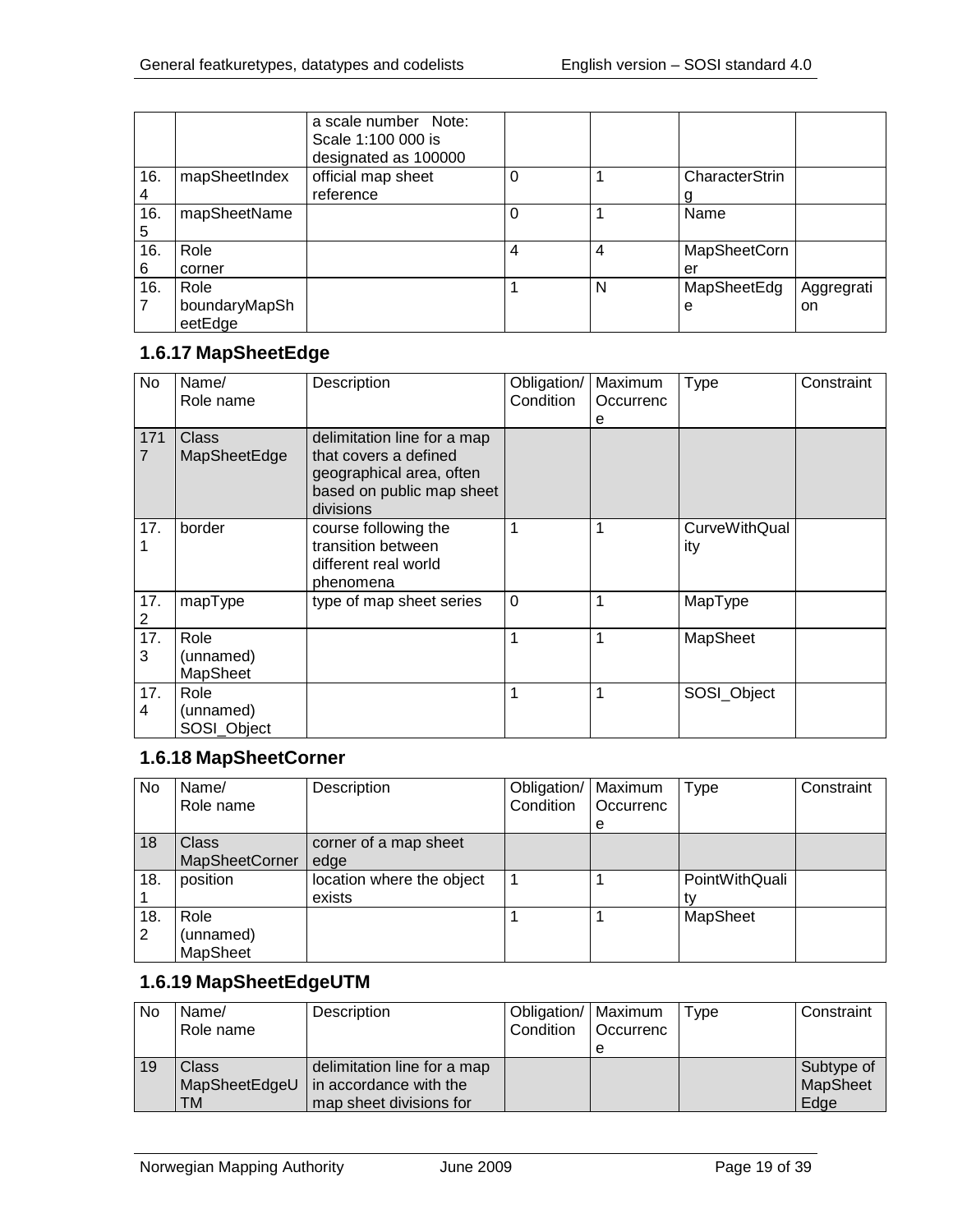|  | -----<br>LI M-<br>$\sim$ |  |  |
|--|--------------------------|--|--|

#### <span id="page-19-0"></span>**1.6.20 Gridlines**

| No       | Name/<br>Role name               | Description                                                                                                        | Obligation/<br>Condition | Maximum<br>Occurrenc<br>е | Type                        | Constraint |
|----------|----------------------------------|--------------------------------------------------------------------------------------------------------------------|--------------------------|---------------------------|-----------------------------|------------|
| 20       | Class<br><b>Gridlines</b>        | technical division of a<br>geographical area in<br>rectangles                                                      |                          |                           |                             |            |
| 20.      | border                           | course following the<br>transition between<br>different real world<br>phenomena                                    |                          |                           | <b>CurveWithQual</b><br>ity |            |
| 20.<br>2 | gridType                         | rectangles based on<br>geographical or projected<br>coordinates, consisting of<br>horizontal and vertical<br>lines | $\Omega$                 |                           | GridType                    |            |
| 20.<br>3 | Role<br>(unnamed)<br>GridSurface |                                                                                                                    |                          |                           | GridSurface                 |            |

#### <span id="page-19-1"></span>**1.6.21 GridSurface**

| No       | Name/<br>Role name            | Description                                                                                                        | Obligation/<br>Condition | Maximum<br>Occurrenc<br>е | Type                          | Constraint       |
|----------|-------------------------------|--------------------------------------------------------------------------------------------------------------------|--------------------------|---------------------------|-------------------------------|------------------|
| 21       | Class<br>GridSurface          | surface in a grid                                                                                                  |                          |                           |                               |                  |
| 21.      | skiTrailType                  |                                                                                                                    | 1                        | 1                         | <b>SurfaceWithQu</b><br>ality |                  |
| 21.<br>2 | position                      | location where the object<br>exists                                                                                | $\overline{1}$           | 1                         | PointWithQuali<br>tv          |                  |
| 21<br>3  | gridType                      | rectangles based on<br>geographical or projected<br>coordinates, consisting of<br>horizontal and vertical<br>lines | $\Omega$                 | 1                         | GridType                      |                  |
| 21.<br>4 | Role<br>boundaryGridline<br>s |                                                                                                                    | $\Omega$                 | N                         | Gridlines                     | Aggregrati<br>on |

#### <span id="page-19-2"></span>**1.6.22 ZoneDivision**

| No.      | Name/<br>Role name                  | Description                                                                                         | Obligation/<br>Condition | Maximum<br>Occurrenc | Type                        | Constraint |
|----------|-------------------------------------|-----------------------------------------------------------------------------------------------------|--------------------------|----------------------|-----------------------------|------------|
|          |                                     |                                                                                                     |                          | е                    |                             |            |
| 22       | <b>Class</b><br><b>ZoneDivision</b> | technical division of a<br>geographical area into<br>zones, based on the UTM<br>map sheet divisions |                          |                      |                             |            |
| 22.      | centerline                          | course followed by the<br>central part of the object                                                |                          |                      | <b>CurveWithQual</b><br>itv |            |
| 22.<br>2 | zoneType                            | technical division of a<br>geographical area into<br>zones, based on public                         | 0                        |                      | ZoneType                    |            |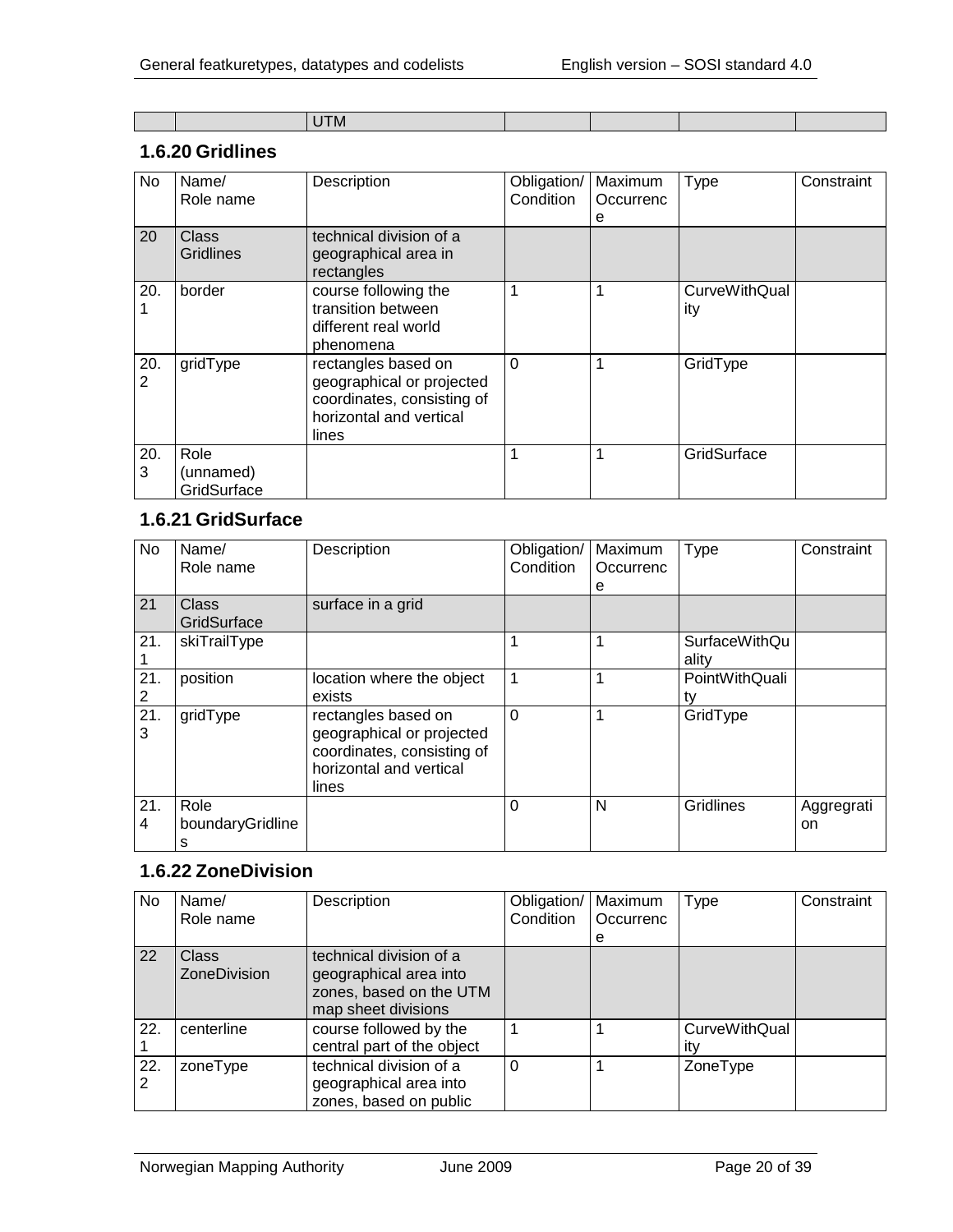| - 100<br>- - |  |  |
|--------------|--|--|
|--------------|--|--|

#### <span id="page-20-0"></span>**1.6.23 Association <<Topo>> GridSurface-Gridlines**

| No       | Name/<br>Role name                              | Description | Obligation/<br>Condition | Maximum<br>Occurrenc | <b>Type</b>      | Constraint      |
|----------|-------------------------------------------------|-------------|--------------------------|----------------------|------------------|-----------------|
|          |                                                 |             |                          | е                    |                  |                 |
| 23       | Association<br>GridSurface-<br><b>Gridlines</b> |             |                          |                      |                  |                 |
| 23.      | Role<br>boundaryGridline<br>s                   |             |                          | N                    | <b>Gridlines</b> | Aggregatio<br>n |
| 23.<br>2 | Role<br>(unnamed)<br>GridSurface                |             |                          |                      | GridSurface      |                 |

#### <span id="page-20-1"></span>**1.6.24 Association MapSheet-MapSheetCorner**

| No.      | Name/<br>Role name                                | Description | Obligation/   Maximum<br>Condition | Occurrenc<br>е | Type               | Constraint |
|----------|---------------------------------------------------|-------------|------------------------------------|----------------|--------------------|------------|
| 24       | Association<br>MapSheet-<br><b>MapSheetCorner</b> |             |                                    |                |                    |            |
| 24.      | Role<br>corner                                    |             | 4                                  | 4              | MapSheetCorn<br>er |            |
| 24.<br>2 | Role<br>(unnamed)<br><b>MapSheet</b>              |             |                                    |                | MapSheet           |            |

#### <span id="page-20-2"></span>**1.6.25 Association <<Topo>> MapSheet-MapSheetEdge**

| No       | Name/<br>Role name                       | Description | Obligation/<br>Condition | Maximum<br>Occurrenc<br>е | <b>Type</b>      | Constraint      |
|----------|------------------------------------------|-------------|--------------------------|---------------------------|------------------|-----------------|
| 25       | Association<br>MapSheet-<br>MapSheetEdge |             |                          |                           |                  |                 |
| 25.      | Role<br>boundaryMapSh<br>eetEdge         |             |                          | N                         | MapSheetEdg<br>е | Aggregatio<br>n |
| 25.<br>2 | Role<br>(unnamed)<br>MapSheet            |             |                          |                           | MapSheet         |                 |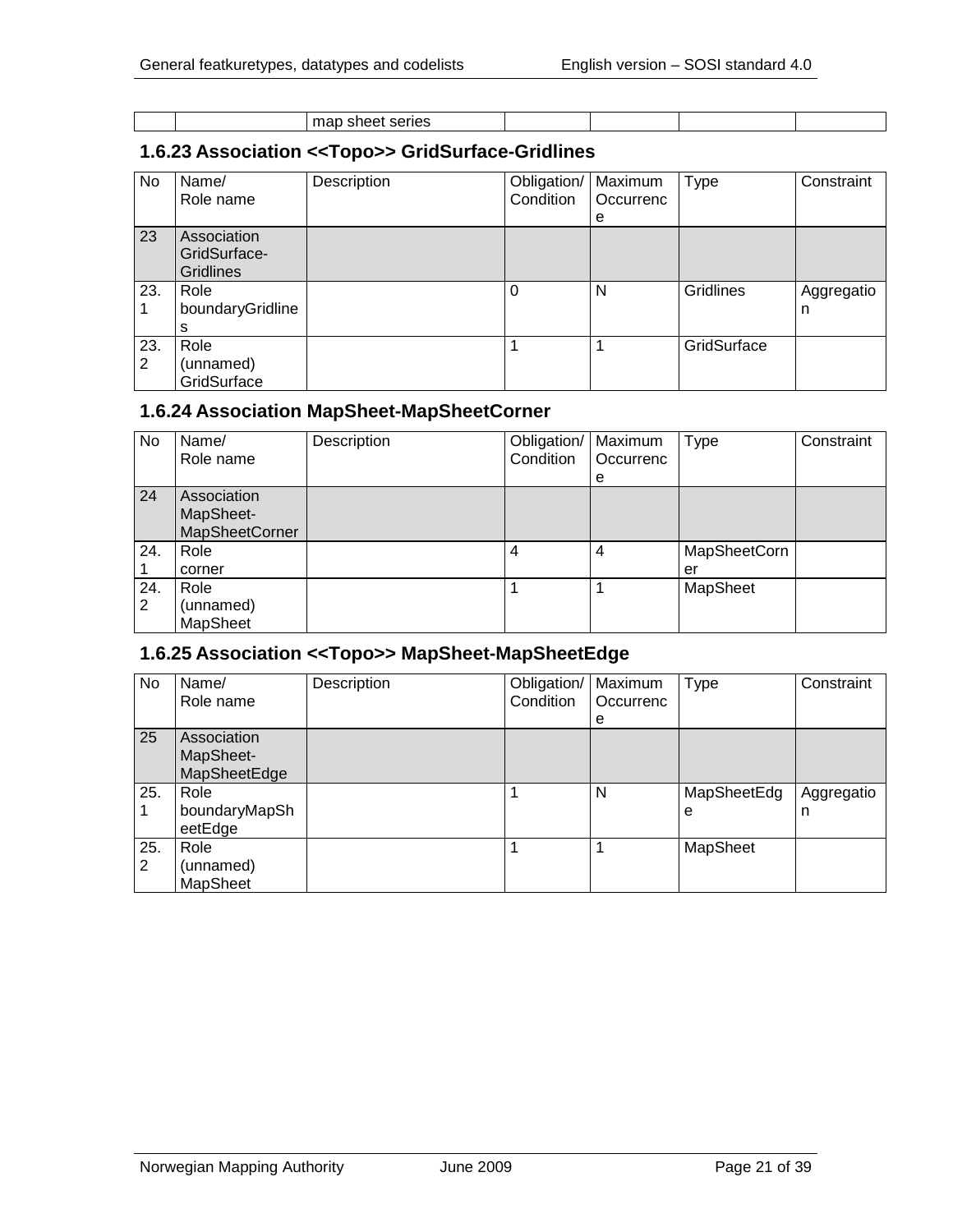# **1.6.26.1 <<CodeList>> MapType**

<span id="page-21-0"></span>

| Nr             | Code name                     | Definition/Description        | Code           |
|----------------|-------------------------------|-------------------------------|----------------|
| $\overline{1}$ | CodeList                      | type of map sheet series      |                |
|                | MapType                       |                               |                |
| 1.1            | Norway 1 to 50000_M711 in     |                               |                |
|                | <b>NGO1948</b>                |                               |                |
| 1.2            | Norway 1 to 50000_M711 in     |                               | $\overline{2}$ |
|                | EUREF89                       |                               |                |
| 1.3            | Touring map 1                 |                               |                |
| 1.4            | Norway 1 to 250000 in NGO1948 |                               | 4              |
| 1.5            | Norway 1 to 250000 in UTM     |                               |                |
| 1.6            | ECON Techn. map 1 to 500      | Eksempel: CX035-05-50-4       |                |
|                | <b>NGO1948</b>                |                               |                |
| 1.7            | ECON Techn. map 1to 1000      | Eksempel: CX035-1-60          | $\overline{7}$ |
|                | <b>NGO1948</b>                |                               |                |
| 1.8            | ECON Techn. map 1to 5000      | Eksempel: CX035-5-1           | 8              |
|                | <b>NGO1948</b>                |                               |                |
| 1.9            | ECON Techn. map 1to 500       | Eksempel: 33-05-499-304-70-01 | 9              |
|                | EUREF89                       |                               |                |
| 1.10           | ECON Techn. map 1to 1000      | Eksempel: 33-1-499-304-61     | 10             |
|                | EUREF89                       |                               |                |
| 1.11           | ECON Techn. map 1to 2000      | Eksempel: 33-2-499-304-21     | 11             |
|                | EUREF89                       |                               |                |
| 1.12           | ECON Techn. map 1to 5000      | Eksempel: 33-5-499-304-00     | 12             |
|                | EUREF89                       |                               |                |
| 1.13           | ECON Techn. map 1to 10000     | Eksempel: 33-10-499-305       | 13             |
|                | EUREF89                       |                               |                |
| 1.14           | ECON Techn. map 1to 20000     | Eksempel: 33-20-498-304       | 14             |
|                | EUREF89                       |                               |                |
| 1.15           | Møre - NGO 56A NGO1948        |                               | 15             |
| 1.16           | Møre - NGO 56B NGO1948        |                               | 16             |
| 1.17           | Møre - NGO 64A NGO1948        |                               | 17             |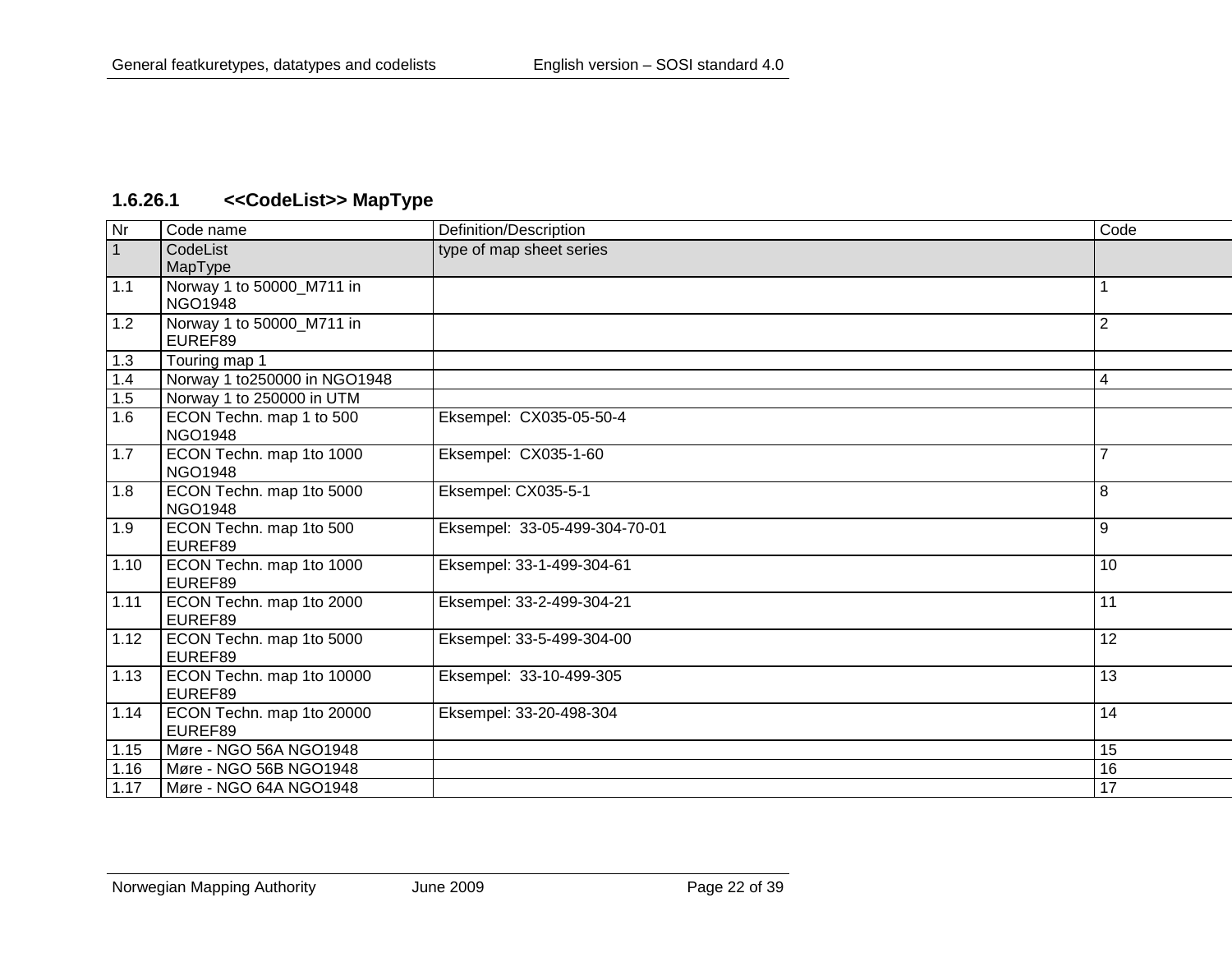| 1.18 | Møre - NGO 64B NGO1948      | 18 |
|------|-----------------------------|----|
| 1.19 | Local network, Oslo         | 19 |
| 1.20 | Local network, Bærum        | 20 |
| 1.21 | Local network, Asker        | 21 |
| 1.22 | Local network, Lillehammer  | 22 |
| 1.23 | Local network, Drammen      | 23 |
| 1.24 | Local network, Bergen_Askøy | 24 |
| 1.25 | Local network, Trondheim    | 25 |
| 1.26 | Local network, Bodø         | 26 |
| 1.27 | Local network, Kristiansund | 27 |
| 1.28 | Local network, Ålesund      |    |

#### **1.6.26.2 <<CodeList>> ZoneType**

| Nr             | Code name   | Definition/Description                                                                 | Code |
|----------------|-------------|----------------------------------------------------------------------------------------|------|
| $\overline{2}$ | CodeList    | technical division of a geographical area into zones, based on public map sheet series |      |
|                | ZoneType    |                                                                                        |      |
| 2.1            | EUREF89 UTM | Geometri-egenskap                                                                      |      |
| 2.2            | <b>NGO</b>  |                                                                                        |      |
| 2.3            | l ED50 UTM  |                                                                                        |      |
| 2.4            | Møre NGO 64 |                                                                                        |      |

#### **1.6.26.3 <<CodeList>> GridType**

<span id="page-22-1"></span><span id="page-22-0"></span>

| <b>Nr</b>      | Code name              | Definition/Description                                                                         | Code |
|----------------|------------------------|------------------------------------------------------------------------------------------------|------|
| $\overline{3}$ | CodeList               | rectangles based on geographical or projected coordinates, consisting of horizontal and        |      |
|                | GridType               | vertical lines                                                                                 |      |
| 3.1            | NGO local axis         | rektangulært rutenett i aktuell projeksjon, basert på NGO48                                    |      |
| 3.2            | Euref89 local UTM zone | rektangulært rutenett i aktuell projeksjon, basert på Euref89                                  |      |
| 3.3            | Graticule              | tilordning av ellipsoiden av den fysiske jord i form av et nettverk med utgangspunkt i lengde- |      |
|                |                        | og breddegrad                                                                                  |      |
| 3.4            | Other local            |                                                                                                |      |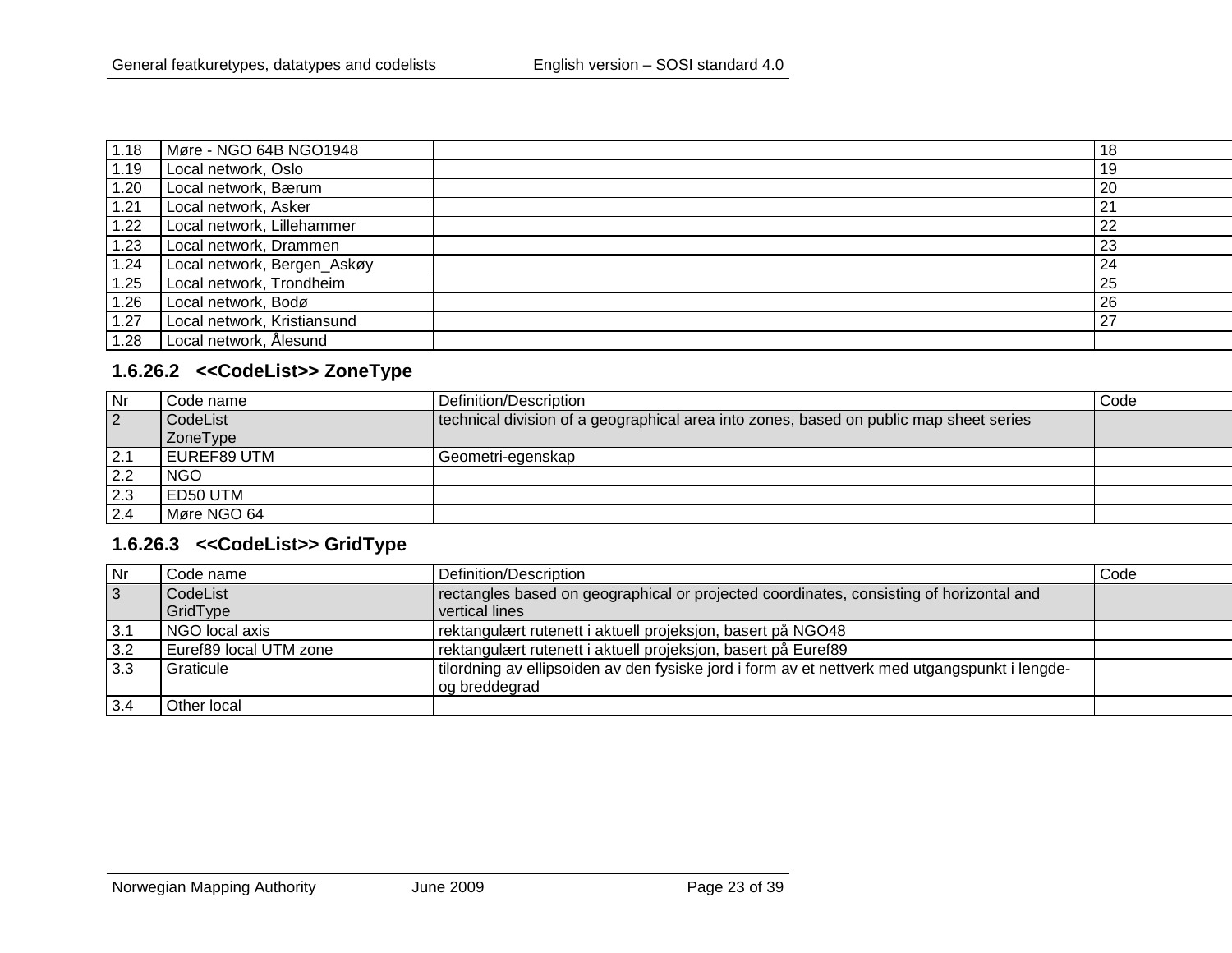| <b>No</b>              | Name/<br>Role name                 | Description                                                                                                                                    | Obligation/<br>Condition | Maximum<br>Occurrenc | Type                      | Constraint |
|------------------------|------------------------------------|------------------------------------------------------------------------------------------------------------------------------------------------|--------------------------|----------------------|---------------------------|------------|
| 27                     | Datatype<br><b>PositionQuality</b> | description of the quality of<br>the localization                                                                                              |                          | e                    |                           |            |
| 27.<br>1               | measuringMetho<br>d                | method for measuring in<br>ground outline $(x,y)$ , and<br>height (z) when the<br>method is the same as<br>when measuring in ground<br>outline | $\mathbf{1}$             | 1                    | MeasuringMet<br>hod       |            |
| 27.<br>2               | accuracy                           | the point standard<br>deviation in ground outline<br>for points as well as lateral<br>deviation of lines Note:<br>Stated in cm                 | $\Omega$                 | 1                    | Integer                   |            |
| 27.<br>3               | visibility                         | how good the visibility of<br>the mapped detail was<br>during mapping                                                                          | $\overline{0}$           | 1                    | Visibility                |            |
| 27.<br>4               | measuringMetho<br>dHeight          | method to measure height                                                                                                                       | $\mathbf 0$              | 1                    | MeasuringMet<br>hodHeight |            |
| $\overline{27}$ .<br>5 | accuracyHeight                     | accuracy for height in cm                                                                                                                      | $\mathbf 0$              | 1                    | Integer                   |            |
|                        | maximumDeviati<br>on.              | absolute tolerance for<br>geometrical deviation                                                                                                | $\mathbf 0$              | 1                    | Integer                   |            |

## <span id="page-23-0"></span>**1.6.27 <<DataType>> PositionQuality**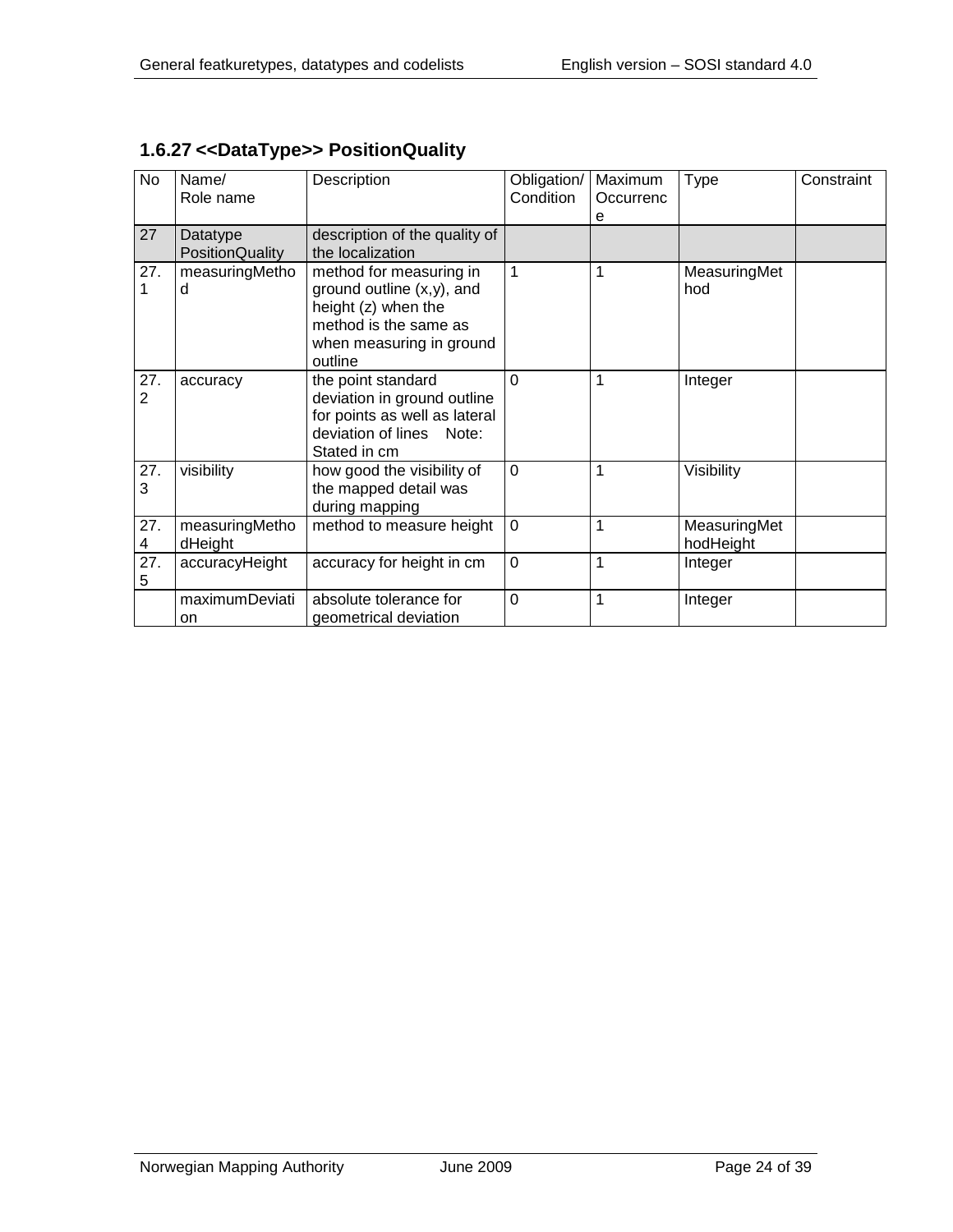## **1.6.28.1<<CodeList>> MeasuringMethod**

<span id="page-24-0"></span>

| Nr             | Code name                              | Definition/Description                                                                     | Code |
|----------------|----------------------------------------|--------------------------------------------------------------------------------------------|------|
| $\overline{1}$ | CodeList                               | method on which registration of position is based                                          |      |
|                | MeasuringMethod                        |                                                                                            |      |
| 1.1            | Measured in terrain                    | Terrengmålt                                                                                | 10   |
| 1.2            | <b>Total station</b>                   | Totalstasjon                                                                               | 11   |
| 1.3            | Theodolite with electronic rangefinder | Teodolitt med elektronisk avstandsmåler                                                    | 12   |
| 1.4            | Theodolite with measuring tape         | Teodolitt med målebånd                                                                     | 13   |
| 1.5            | Orthogonal method                      | Ortogonalmetoden                                                                           | 14   |
| 1.6            | <b>MeasureOut</b>                      | Punkt beregnet på bakgrunn av andre punkter, slik som to avstander eller avstand + retning | 15   |
| 1.7            | Taken from plan                        | Tatt fra plan                                                                              | 18   |
| 1.8            | Stereo instrument                      | Stereoinstrument                                                                           | 20   |
| 1.9            | Aerotriangulated                       | (Pkt. beregnet v/ aerotriangulering)                                                       | 21   |
| 1.10           | Analytical plotter                     | Analytisk plotter                                                                          | 22   |
| 1.11           | Autograph - normal registration        | Autograf - vanlig registrering                                                             | 23   |
| 1.12           | Digital stereo instrument              | Digitalt stereoinstrument                                                                  | 24   |
| 1.13           | Scanned from map                       | Scannet fra kart                                                                           | 30   |
| 1.14           | Scannet from pencilled original        | Blyantoriginal                                                                             | 31   |
| 1.15           | Scanned from ??scribing folio          | Rissefolie                                                                                 | 32   |
| 1.16           | Scanned from transparency folio -      | Transparent folie - god kvalitet                                                           | 33   |
|                | good quality                           |                                                                                            |      |
| 1.17           | Scanned from transparency folio -      | Transparent folie - mindre god kvalitet                                                    | 34   |
|                | inferior quality                       |                                                                                            |      |
| 1.18           | Scannet from paper / hard copy         | Papirkopi                                                                                  | 35   |
| 1.19           | Airbourne laser scanner                | Flybåren laserscanner                                                                      | 36   |
| 1.20           | Digitised on dig.table from            | Fra ortofoto/flybilde                                                                      | 40   |
|                | orthophoto/aerial photo                |                                                                                            |      |
| 1.21           | Digitised from orthophoto - film       | Ortofoto - film                                                                            | 41   |
| .22            | Digitised from orthophoto - photocopy  | Ortofoto - fotokopi                                                                        | 42   |
| 1.23           | Digitised from aerial photo - mono-    | Flybilde - monodigitalisert fra film                                                       | 43   |
|                | digitised from film                    |                                                                                            |      |
| 1.24           | Digitised from aerial photo - mono-    | Flybilde - monodigitalisert fra fotokopi                                                   | 44   |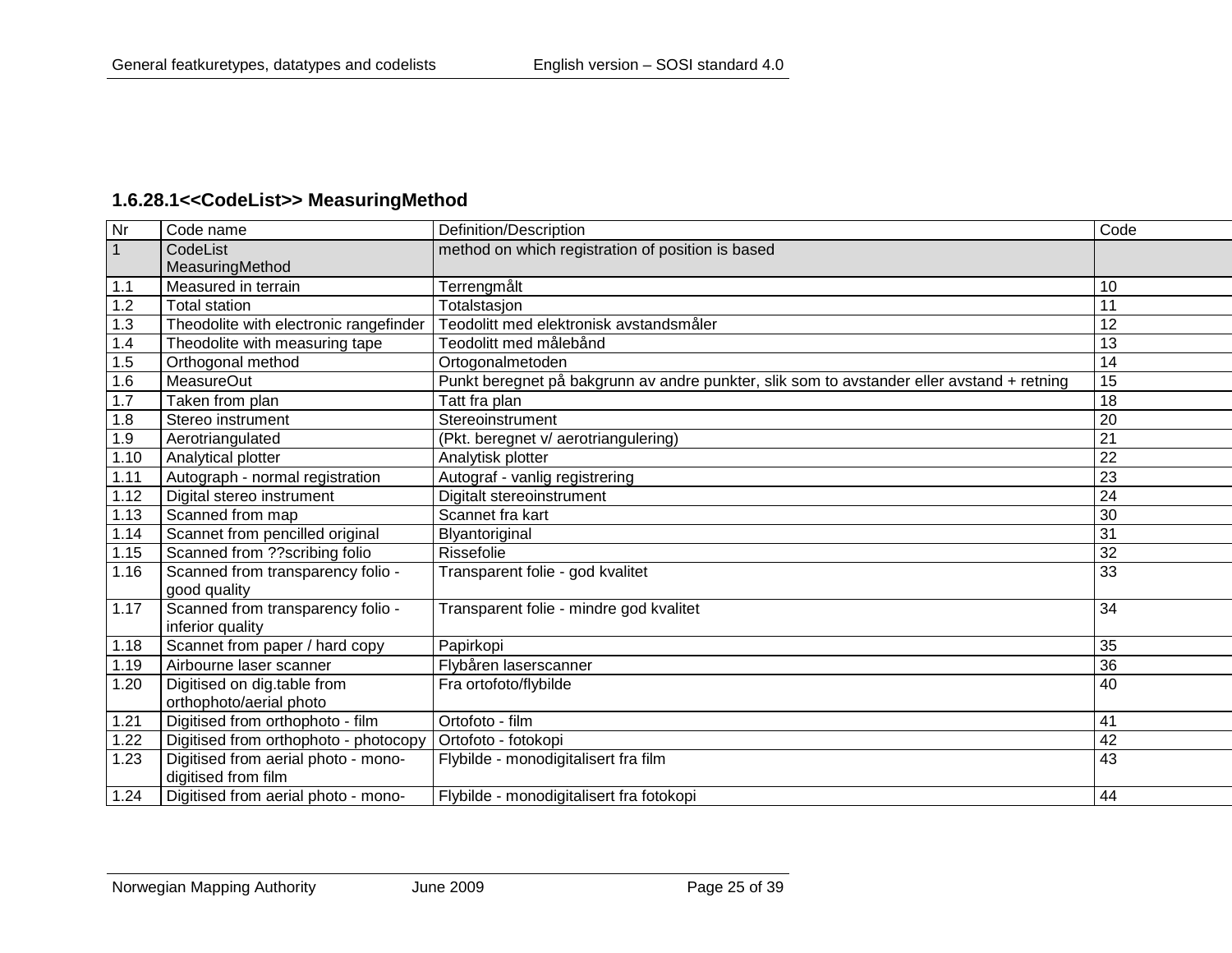|      | digitised from photocopy                |                                            |    |
|------|-----------------------------------------|--------------------------------------------|----|
| 1.25 | Digitised from orthophoto               | Digitalisert fra ortofoto                  | 45 |
| 1.26 | Digitised on screen from satellite      | Digitalisert på skjerm fra satellittbilde  | 46 |
|      | photo                                   |                                            |    |
| 1.27 | Digitised on dig.table from line-map    | Digitalisert på dig.bord fra strek-kart    | 50 |
| 1.28 | Digitised on dig.table from pencilled   | Blyantoriginal                             | 51 |
|      | original                                |                                            |    |
| 1.29 | Digitised on dig.table from ?? scribing | Rissefolie                                 | 52 |
|      | folio                                   |                                            |    |
| 1.30 | Digitised on dig.table from             | Transparent film - god kvalitet            | 53 |
|      | transparency film - good quality        |                                            |    |
| 1.31 | Digitised on dig.table from             | Transparent film - mindre god kvalitet     | 54 |
|      | transparency film - lower quality       |                                            |    |
| 1.32 | Digitised on dig.table from paper copy  | Papirkopi                                  | 55 |
| 1.33 | Digitised on screen from scanned        | (Raster)                                   | 56 |
|      | photographic combination                |                                            |    |
| 1.34 | Generated data (interpolation)          | Genererte data (interpolasjon)             | 60 |
| 1.35 | Generated in terrain model              | Generert i terrengmodell                   | 61 |
| 1.36 | Weighted mean                           | Vektet middel                              | 62 |
| 1.37 | Generated circular geometry             | Generert sirkelgeometri                    | 63 |
| 1.38 | Generalised                             | Generalisert                               | 64 |
| 1.39 | Generated central point                 | Generert sentralpunkt                      | 65 |
| 1.40 | Connection point/edge point             | Sammenknytningspunkt/randpunkt             | 66 |
| 1.41 | Coordinates retrieved from GAB          | Koordinater hentet fra GAB                 | 67 |
| 1.42 | Coordinates retrieved from JREG         | Koordinater hentet fra JREG                | 68 |
| 1.43 | Calculated                              | Beregnet                                   | 69 |
| 1.44 | Special methods                         | Spesielle metoder                          |    |
| 1.45 | Measured with range pole                | Målt med stikkstang                        | 71 |
| 1.46 | Measured with                           | Målt med waterstang                        |    |
| 1.47 | Measured with measuring wheel           | Målt med målehjul                          | 73 |
| 1.48 | Measured with rate of climb indicator   | Målt med stigningsmåler                    |    |
| 1.49 | Stipulated by court decision or royal   | Fastsatt ved dom eller kongelig resolusjon | 78 |
|      | decree                                  |                                            |    |
| 1.50 | Free-hand drawing                       | Frihåndstegning                            | 80 |
| 1.51 | Digitised from sketching on map         | Digitalisert fra krokering på kart         | 81 |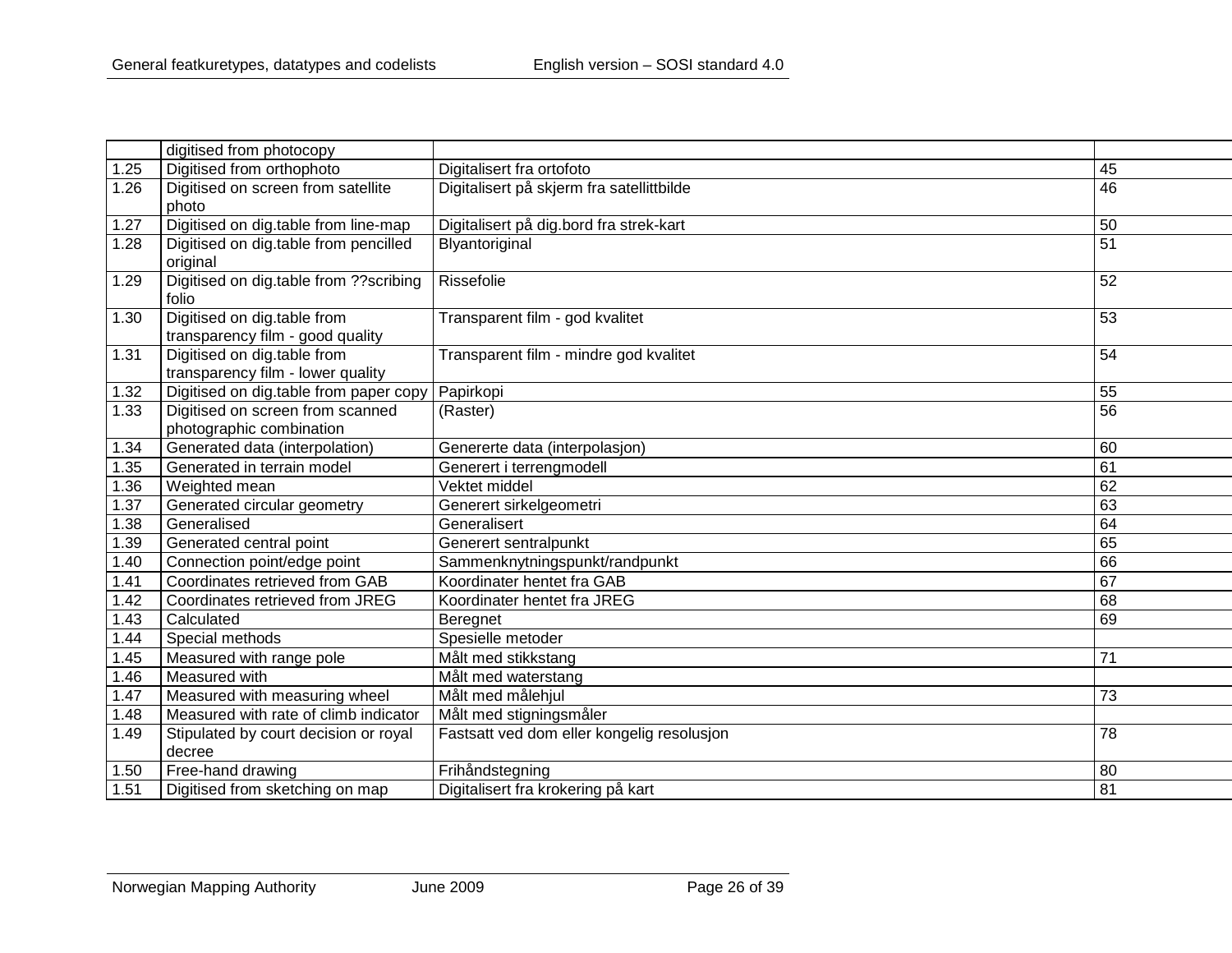| Directly input on screen            | Direkte innlagt på skjerm                                                    | 82  |
|-------------------------------------|------------------------------------------------------------------------------|-----|
| Inertial ??positioning/localization | Treghetsstedfesting                                                          | -90 |
| GPS code measurement, relatively    | Tidligere GPS-Differensiell, pseudorange                                     | 91  |
| measurements                        |                                                                              |     |
| GPS code measurement, individual    | Tidligere GPS, Absolutt, pseudorange                                         | 92  |
| measurements                        |                                                                              |     |
| GPS phase measurement, static       | Tidligere GPS, Differensiell                                                 | 93  |
| measurement                         |                                                                              |     |
| GPS phase measurement, other        | (utenom RTK). Tidligere GPS-Absolutt, fase                                   | 94  |
| methods                             |                                                                              |     |
| Combination of GPS/Inertia          | Kombinasjon av GPS/Treghet                                                   | 95  |
| GPS phase measurement RTK           | (Realtids kinematisk måling). Tidligere GPS kinematisk (Real time kinematic) | 96  |
| GPS phase measurement, float        |                                                                              | 97  |
| solution                            |                                                                              |     |
| Unknown measurement method          |                                                                              | 99  |
|                                     |                                                                              |     |

## **1.6.28.2 <<CodeList>> MeasuringMethodHeight**

<span id="page-26-0"></span>

| <b>Nr</b>      | Code name                              | Definition/Description                                   | Code           |
|----------------|----------------------------------------|----------------------------------------------------------|----------------|
| $\overline{2}$ | CodeList<br>MeasuringMethodHeight      | method for measuring the height value of the object type |                |
| 2.1            | Measured in terrain                    |                                                          | 10             |
| 2.2            | Total station                          |                                                          | $1^{\circ}$    |
| 2.3            | Theodolite with electronic rangefinder |                                                          | 12             |
| 2.4            | Theodolite with measuring tape         |                                                          | 13             |
| 2.5            | Orthogonal method                      |                                                          | 14             |
| 2.6            | Levelling                              |                                                          |                |
| 2.7            | Taken from plan                        |                                                          | 18             |
| 2.8            | Miscellaneous                          |                                                          | 19             |
| 2.9            | Stereo instrument                      |                                                          | 20             |
| 2.10           | Aerotriangulated                       |                                                          | 2 <sup>1</sup> |
| 2.11           | Analytical plotter                     |                                                          | 22             |
| 2.12           | Autograph - normal registration        |                                                          | 23             |
| 2.13           | Digital stereo instrument              |                                                          | 24             |
| 2.14           | Airbourne laser scanner                |                                                          | 36             |
| 2.15           | Generated data (interpolation)         |                                                          | 60             |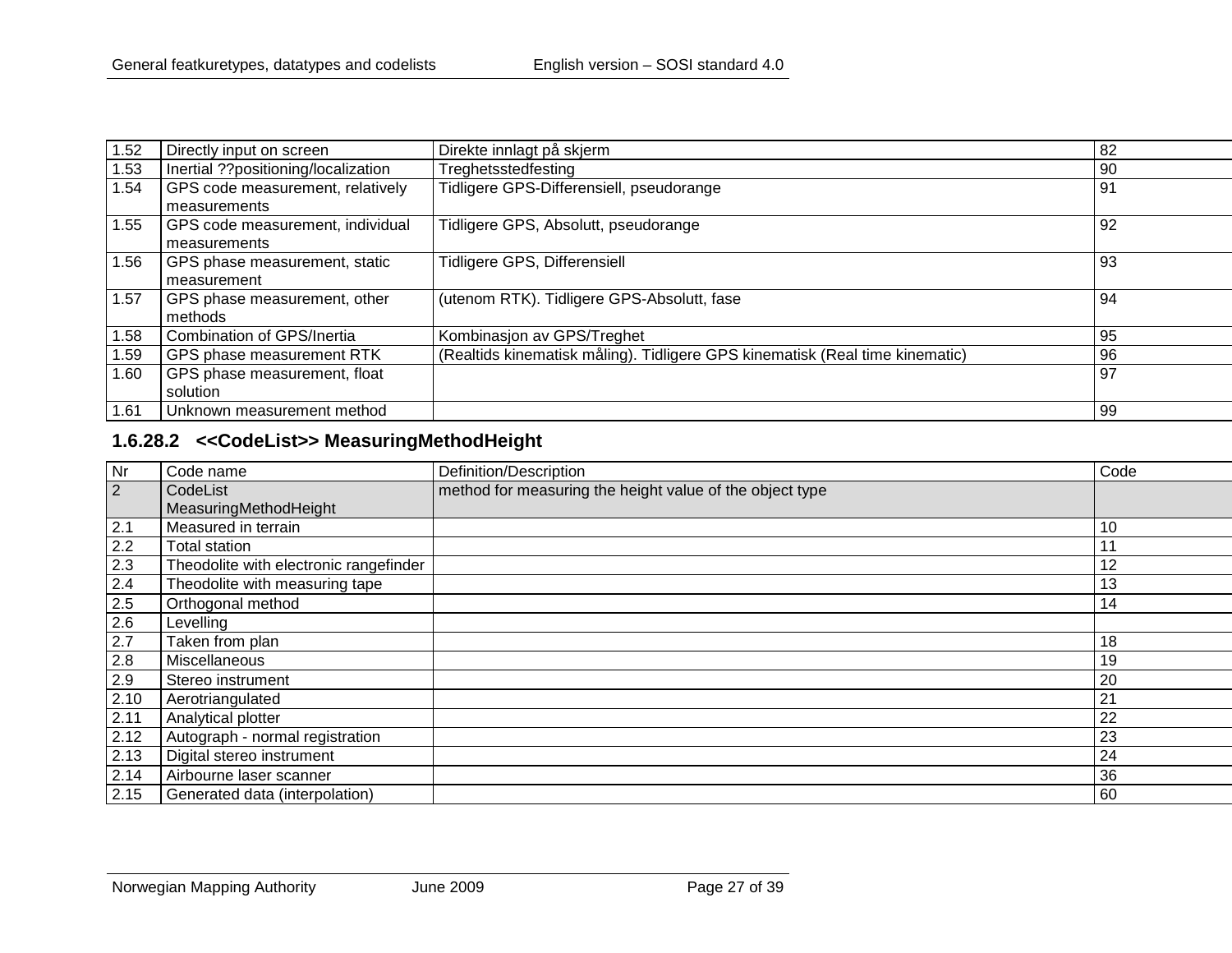| 2.16 | Generated in terrain model             | 61 |
|------|----------------------------------------|----|
| 2.17 | Weighted mean                          | 62 |
| 2.18 | Generated circular geometry            | 63 |
| 2.19 | Generalised                            | 64 |
| 2.20 | Connection point/edge point            | 66 |
| 2.21 | Coordinates retrieved from JREG (?)    | 67 |
| 2.22 | Coordinates retrieved from GAB         | 68 |
| 2.23 | Calculated (?)                         | 69 |
| 2.24 | Special methods                        | 70 |
| 2.25 | Measured with rate of climb indicator  |    |
| 2.26 | Stipulated by court decision or royal  | 78 |
|      | decree                                 |    |
| 2.27 | Other (to be specified in file header) | 79 |
| 2.28 | Inertial ??positioning/localization    | 90 |
| 2.29 | GPS code measurement, relative         | 91 |
|      | measurements                           |    |
| 2.30 | GPS code measurement, individual       | 92 |
|      | point determination                    |    |
| 2.31 | GPS phase measurement, static          | 93 |
|      | measurement                            |    |
| 2.32 | GPS phase measurement, other           | 94 |
|      | methods                                |    |
| 2.33 | Combination of GPS/Inertia             | 95 |
| 2.34 | GPS phase measurement RTK              | 96 |

# **1.6.28.3 <<CodeList>> Visibility**

<span id="page-27-0"></span>

| Nr  | Code name                                            | Definition/Description                                                               | Code |
|-----|------------------------------------------------------|--------------------------------------------------------------------------------------|------|
| 3   | CodeList<br>Visibility                               | how good the visibility of the mapped detail was during mapping                      |      |
| 3.1 | Fully visible/locatable in terrain                   | Default                                                                              |      |
| 3.2 | Difficult to locate in terrain                       | Forøvrig grei å innmåle. (Benyttes bl.a. for innmåling av ledninger på lukket grøft) |      |
| 3.3 | Moderately visible in aerial<br>l photo/model        |                                                                                      |      |
| 3.4 | Poor visibility/not visible in aerial<br>photo/model | Dårlig/ikke synlig i flybilde/modell                                                 |      |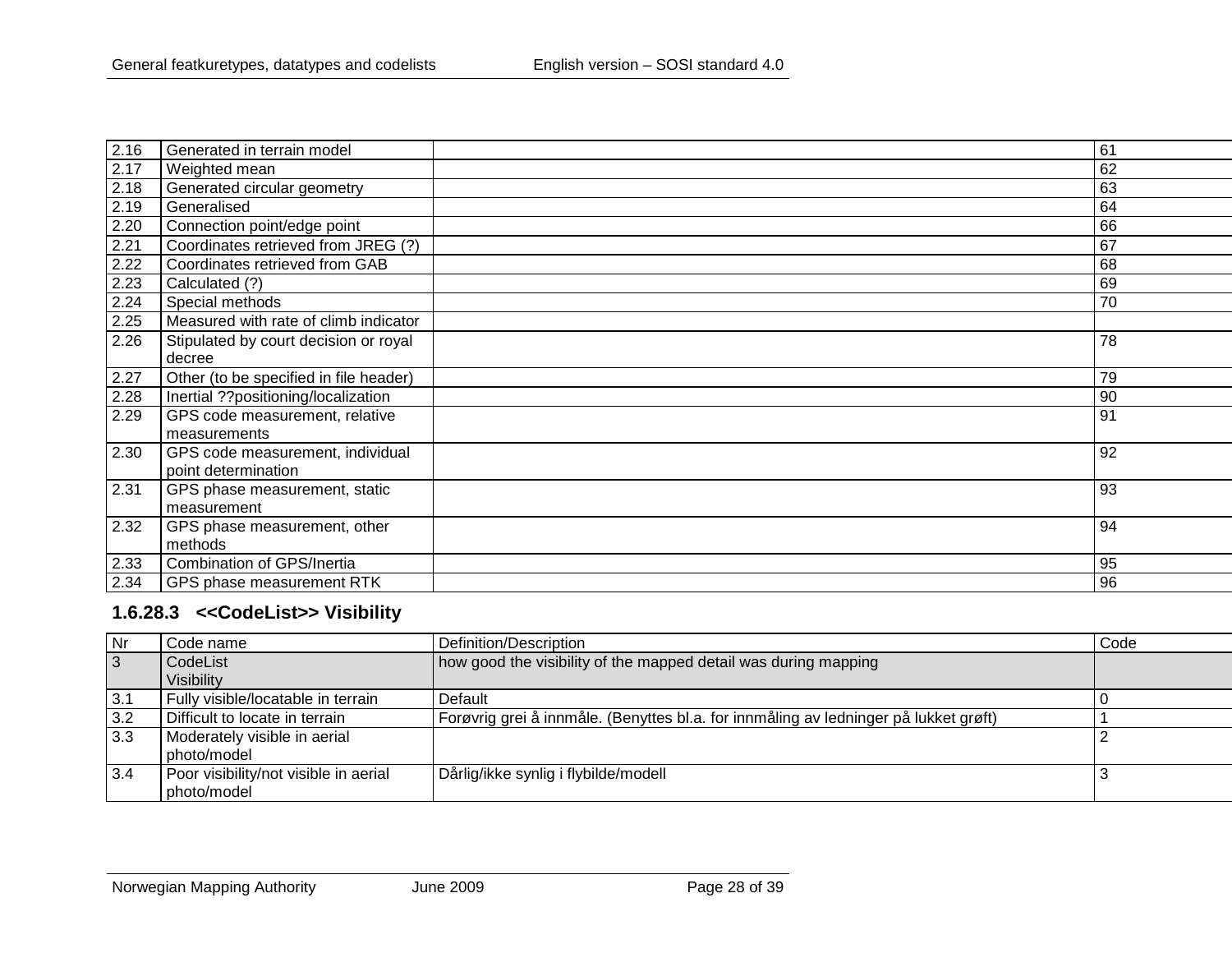#### <span id="page-28-0"></span>**1.6.29 SOSI\_object**

#### <span id="page-28-1"></span>**1.6.29.1<<DataType>> ModificationFlag**

| No       | Name/<br>Role name           | Description                                                                                                                                                                                                                                                                                                                  | Obligation/<br>Condition | Maximum<br>Occurrenc<br>е | Type         | Constraint |
|----------|------------------------------|------------------------------------------------------------------------------------------------------------------------------------------------------------------------------------------------------------------------------------------------------------------------------------------------------------------------------|--------------------------|---------------------------|--------------|------------|
| 29       | Datatype<br>ModificationFlag | information about the<br>modification of an object<br>Note: For the time being,<br>the entire object will be<br>marked with the<br>modification flag. In the<br>further work (future<br>versions) this may be<br>expanded, e.g. by<br>indicating whether the<br>change is related to<br>geometry, attributes or<br>relations |                          |                           |              |            |
| 29.      | typeOfModificatio<br>n       | modification status for the<br>object                                                                                                                                                                                                                                                                                        | 1                        |                           | TypeOfChange |            |
| 29.<br>2 | timeOfModificatio<br>n       | time of modification to the<br>object                                                                                                                                                                                                                                                                                        | 1                        |                           | DateTime     |            |

#### <span id="page-28-2"></span>**1.6.29.2<<DataType>> CopiedData**

| No  | Name/<br>Role name     | Description                                                                                                                                                                                      | Obligation/<br>Condition | Maximum<br>Occurrenc<br>е | <b>Type</b>    | Constraint |
|-----|------------------------|--------------------------------------------------------------------------------------------------------------------------------------------------------------------------------------------------|--------------------------|---------------------------|----------------|------------|
| 2   | Datatype<br>CopiedData | statement that the object<br>has been retrieved from a<br>copy of the original data<br>Note: May be used if one<br>extracts data from a<br>database which does not<br>contain the original data. |                          |                           |                |            |
| 2.1 | areald                 | Merknad: Kan angis med<br>kommunenummer eller<br>fylkesnummer. Disse bør<br>spesifiseres nærmere.                                                                                                | $\mathbf{1}$             |                           | Integer        |            |
| 2.2 | originalDataHost       | agency responsible for<br>management of data                                                                                                                                                     | 1                        | 1                         | CharacterStrin |            |
| 2.3 | copyDate               | date when the object was<br>copied from the original<br>data set Note: Is a part<br>of the property copyData.<br>Is used in those cases<br>where a database copy is<br>used for distribution.    | $\mathbf 1$              | 1                         | DateTime       |            |

#### <span id="page-28-3"></span>**1.6.29.3 SOSI\_Object**

| .Nc | Name | . JASCUNTIOL<br>vescription | .<br>∍תסוזי<br>эн<br>. ורזו | Maximum | vpe | $-1.00000$<br>101 |
|-----|------|-----------------------------|-----------------------------|---------|-----|-------------------|
|-----|------|-----------------------------|-----------------------------|---------|-----|-------------------|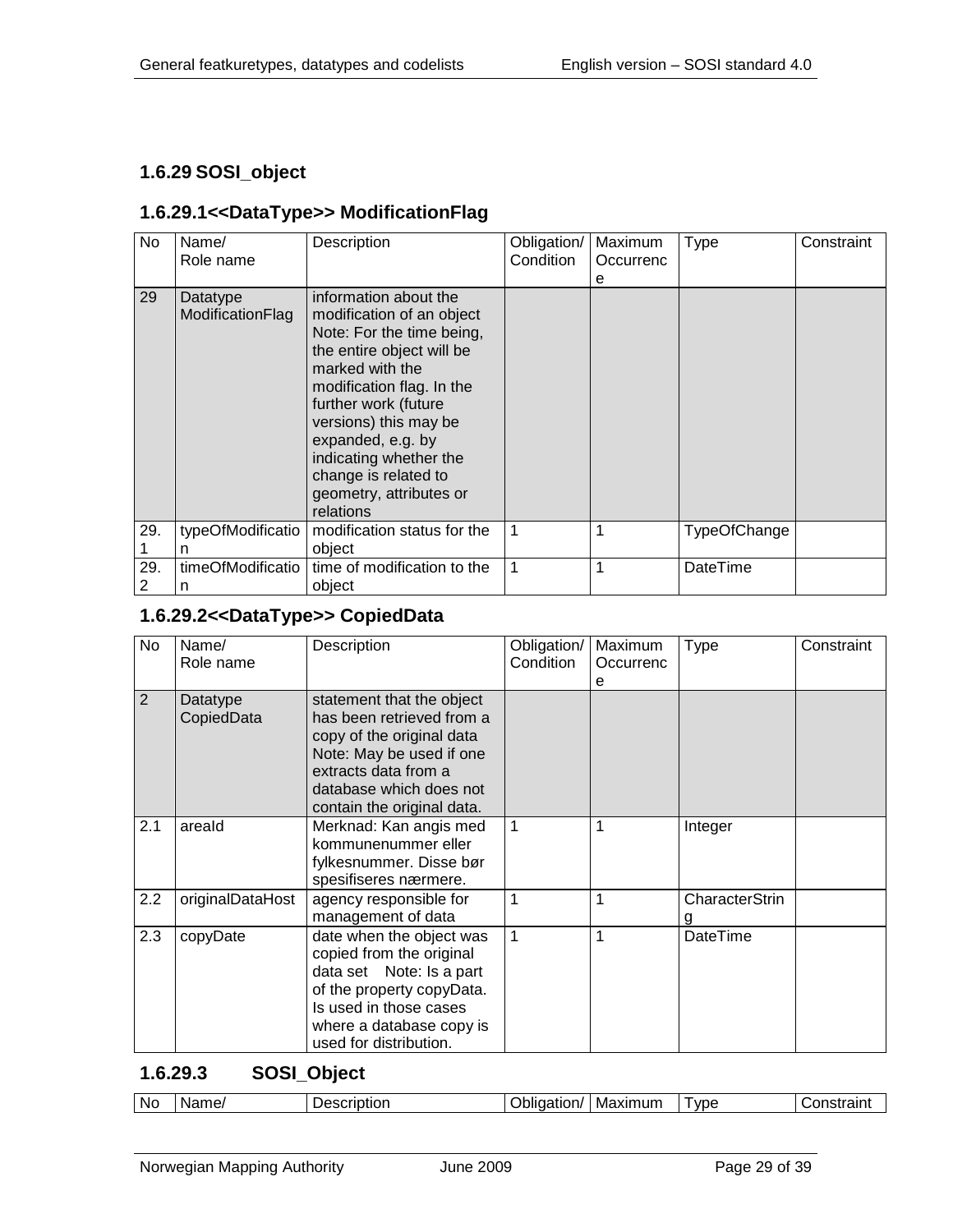|     | Role name                   |                                                                                                                                                                                                                                                                                                                                                                | Condition      | Occurrenc<br>е |          |          |
|-----|-----------------------------|----------------------------------------------------------------------------------------------------------------------------------------------------------------------------------------------------------------------------------------------------------------------------------------------------------------------------------------------------------------|----------------|----------------|----------|----------|
| 3   | <b>Class</b><br>SOSI_Object | abstract object which<br>carries a number of<br>attributes which are<br>independent of specific<br>disciplines and may be<br>used for all object types                                                                                                                                                                                                         |                |                |          | Abstract |
| 3.1 | firstDataCapture<br>Date    | date when data were<br>registered/observed/meas<br>ured for the first time, as a<br>starting point for the first<br>digitisation Note:<br>firstDataCaptureDate is<br>used if it is of interest to<br>manage information on<br>when one became aware<br>of the object. This may for<br>example apply to<br>?? <truncated text=""></truncated>                   | $\overline{0}$ | 1              | DateTime |          |
| 3.2 | firstDigitisationDa<br>te   | date when a<br>representation of the<br>object in digital form was<br>established for the first<br>Note:<br>time<br>firstDigitisationDate may<br>differ from<br>firstDataCaptureDate by<br>the first data capture<br>having been analog and<br>converted into digital form<br>later in a production<br>?? <truncated text=""></truncated>                      | $\Omega$       | 1              | DateTime |          |
| 3.3 | verificationDate            | date when it is established<br>that the data conform to<br>reality Note: Verification<br>date is identical to DATE<br>in previous versions of<br>SOSI                                                                                                                                                                                                          | $\overline{0}$ | 1              | DateTime |          |
| 3.4 | dataCaptureDate             | date when the object most<br>recently was<br>registered/observed/meas<br>ured in the terrain Note:<br>In many cases this is<br>different from the date of<br>updating, as registered<br>modifications may be<br>buffered for a shorter or<br>longer period of time,<br>before being entered into<br>the database. Upon f<br>?? <truncated text=""></truncated> | 0              | 1              | DateTime |          |
| 3.5 | dateOfUpdating              | date of latest modification<br>of object data Note: Date<br>of updating may differ from                                                                                                                                                                                                                                                                        | $\mathbf{0}$   | 1              | DateTime |          |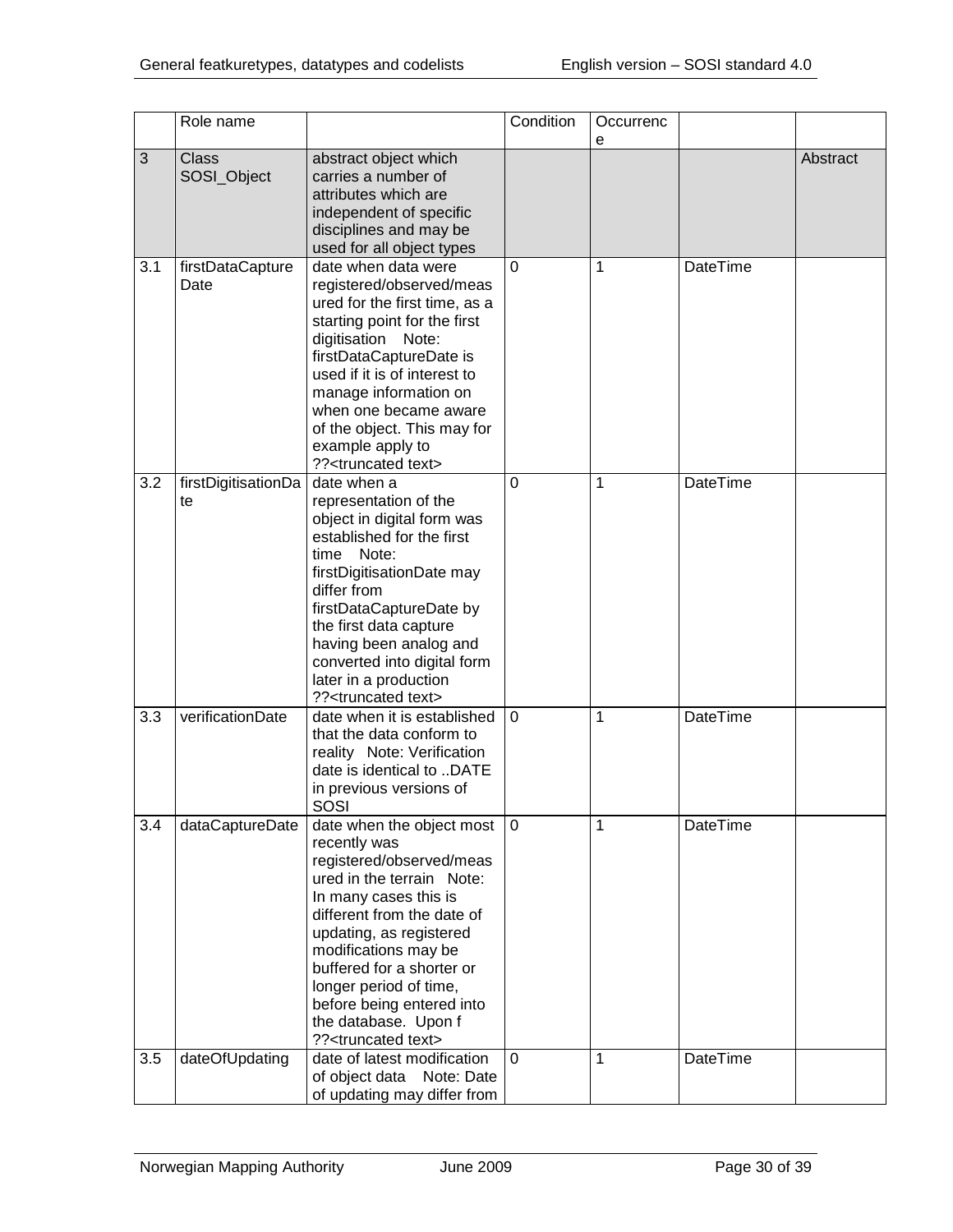|          |                        | date of data capture in that<br>data which is registered<br>may be buffered for a<br>shorter or longer period of<br>time, before being entered<br>into the computer system<br>(the database).                                                                                                                                                                       |             |   |                            |
|----------|------------------------|---------------------------------------------------------------------------------------------------------------------------------------------------------------------------------------------------------------------------------------------------------------------------------------------------------------------------------------------------------------------|-------------|---|----------------------------|
| 3.6      | dataExtractionDa<br>te | date of extraction from a<br>database<br>Note:<br>Distinguished from<br>copyDate by the fact that<br>there is no differentiation<br>between extraction from<br>an original database or a<br>database copy.                                                                                                                                                          | 0           | 1 | DateTime                   |
| 3.7      | modificationFlag       | information about the<br>modification of an object<br>Note: The rules in<br>connection with the use of<br>modification flags has not<br>been clarified in this<br>version. To be elaborated<br>upon in the product<br>specifications based on<br>4.0. Note: Modification<br>flags may be used to tag<br>erased objects. Examp<br>?? <truncated text=""></truncated> | 0           | 1 | ModificationFla<br>g       |
| 3.8      | quality                | description of the quality of<br>the localization<br>Note:<br>This is identical to<br>KVALITET (quality) in<br>previous ersions of SOSI.                                                                                                                                                                                                                            | $\mathbf 0$ | 1 | PositionQuality            |
| 3.9      | status                 | the condition of the object<br>Example: In use, in<br>operation, obsolete,<br>planned, etc.                                                                                                                                                                                                                                                                         | 0           | 1 | <b>Status</b>              |
| 3.1<br>0 | medium                 | the location of the object<br>relative to the earth's<br>Examples: On<br>surface<br>bridge, in tunnel, inside a<br>building-related<br>installation, etc.                                                                                                                                                                                                           | 0           | 1 | Medium                     |
| 3.1<br>1 | identification         | unique identification of an<br>object Note: Should use<br><b>UUID.</b> See<br>http://en.wikipedia.org/wiki/<br>UUID Those not using<br><b>UUID must themselves</b><br>ensure that this is globally<br>unique.                                                                                                                                                       | 0           | 1 | <b>CharacterStrin</b><br>g |
| 3.1<br>2 | source                 | reference to the original<br>material, the source<br>material,<br>organization/publication                                                                                                                                                                                                                                                                          | 0           | 1 | CharacterStrin<br>g        |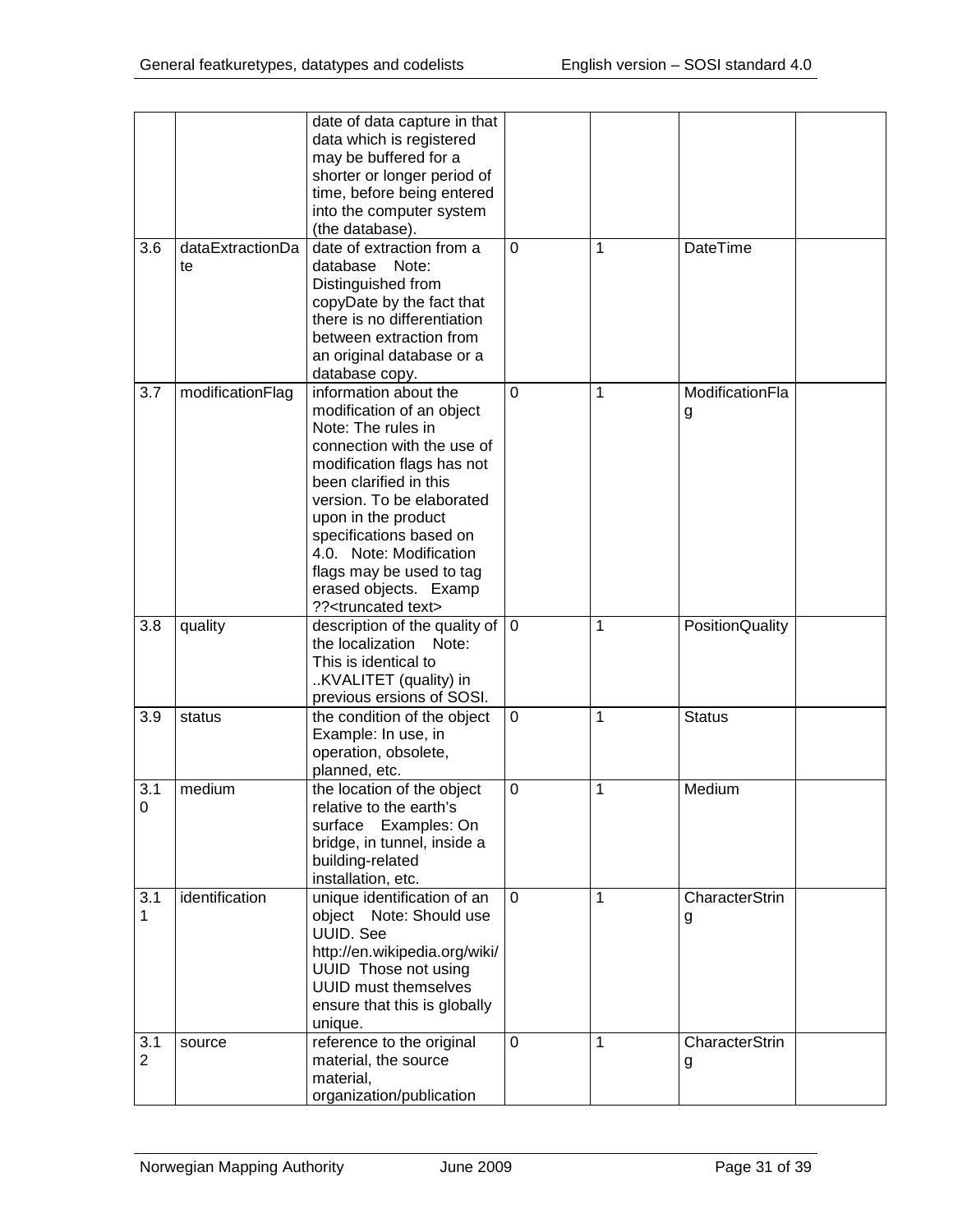|                       |                   | source Note: May also<br>describe the name of a<br>person and reason for<br>updating                                                                                                                                                                                                                                                                    |                |              |                            |  |
|-----------------------|-------------------|---------------------------------------------------------------------------------------------------------------------------------------------------------------------------------------------------------------------------------------------------------------------------------------------------------------------------------------------------------|----------------|--------------|----------------------------|--|
| 3.1<br>3              | accuracyClass     | coarse classification of the<br>accuracy of the location of<br>a point or place in relation<br>to something which is<br>assumed to be known                                                                                                                                                                                                             | $\Omega$       | 1            | AccuracyClass              |  |
| 3.1<br>$\overline{4}$ | locationVerified  | statement of whether the<br>location (coordinates) has<br>been checked and found<br>to be in order (verified)                                                                                                                                                                                                                                           | $\mathbf 0$    | $\mathbf{1}$ | Boolean                    |  |
| 3.1<br>5              | digitisationScale | map scale from which the<br>registrations / data have<br>been made / registered<br>Examples: 1:50 000 =<br>50000.                                                                                                                                                                                                                                       | $\mathbf 0$    | 1            | Integer                    |  |
| 3.1<br>6              | processHistory    | description of the<br>processes through which<br>the data has gone, and<br>which may be significant<br>for the quality and use of<br>the data<br>Note:<br>ProcessHistory may<br>contain information on<br>transformations. What kind<br>of information is given is<br>often indicated in other<br>standards ?? <truncated<br>text&gt;</truncated<br>    | $\overline{0}$ | N            | <b>CharacterStrin</b><br>g |  |
| 3.1<br>$\overline{7}$ | copiedData        | statement that the object<br>has been retrieved from a<br>copied data set and not<br>from the original data set<br>Note: Contains information<br>on when the copied data<br>set was copied from the<br>original data set and who<br>is responsible for the<br>original data                                                                             | $\mathbf 0$    | $\mathbf{1}$ | CopiedData                 |  |
| 3.1<br>8              | municipality      | numbering of<br>municipalities in<br>accordance with Statistics<br>Norway's official list<br>Note: It must be<br>emphasised that the<br>municipality number<br>always consists of 4 digits,<br>i.e. sometimes with<br>leading zero. Municipality<br>is used for establishing<br>relations to a number of<br>other registers which also<br>use 4 digits. | $\mathbf 0$    | N            | MunicipalityNu<br>mber     |  |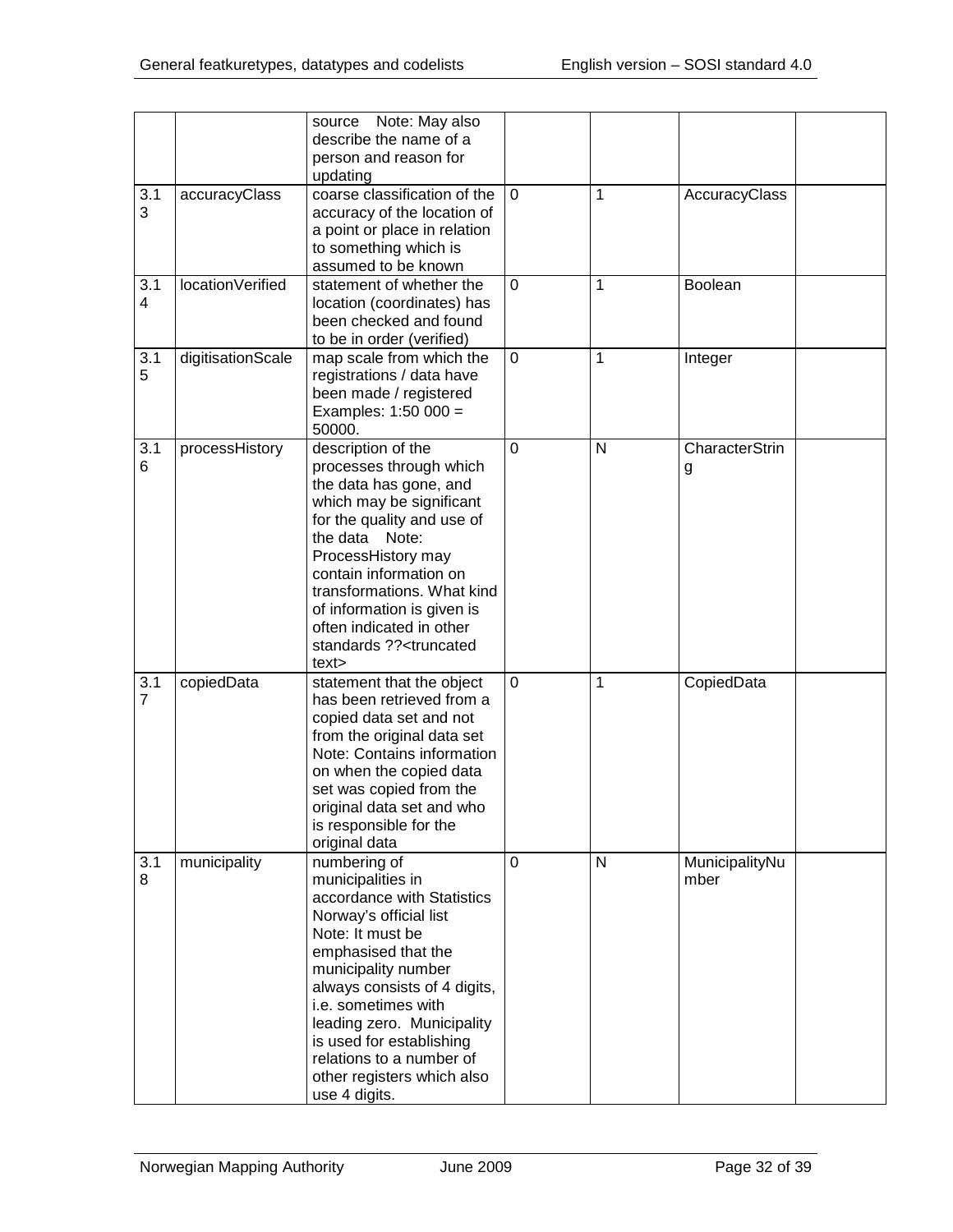| $\overline{3.1}$<br>9              | information                                | general information<br>Note: allows for entry of<br>supplemental information<br>about the object | $\overline{0}$ | N              | CharacterStrin<br>g         |
|------------------------------------|--------------------------------------------|--------------------------------------------------------------------------------------------------|----------------|----------------|-----------------------------|
| 3.2<br>0                           | registrationVersio<br>n                    | statement of which product  <br>specification is the point<br>of departure for the data          | $\mathbf 0$    | $\overline{1}$ | RegistrationVe<br>rsion     |
| 3.2<br>1                           | link                                       |                                                                                                  | 0              | 1              | Link                        |
| $\overline{3.2}$<br>$\overline{2}$ | Role<br>(unnamed)<br>IpBoundaryArea        |                                                                                                  | 1              | 1              | IpBoundaryAre<br>a          |
| 3.2<br>3                           | Role<br>boundaryFictitiou<br>sDividingLine |                                                                                                  | 0              | N              | FictitiousDividi<br>ngLine  |
| 3.2<br>4                           | Role<br>boundaryThemati<br>cMap            |                                                                                                  | 0              | N              | ThematicMapD<br>elimitation |
| 3.2<br>5                           | Role<br>boundaryEdgeVi<br>ew               |                                                                                                  | 0              | N              | EdgeView                    |
| 3.2<br>6                           | Role<br>boundaryData                       |                                                                                                  | $\overline{0}$ | N              | DataDelimitatio<br>n        |
| $\overline{3.2}$<br>$\overline{7}$ | Role<br>boundaryMapSh<br>eetEdge           |                                                                                                  | 0              | N              | MapSheetEdg<br>e            |
| $\overline{3.2}$<br>8              | Role<br>(unnamed)<br>SOSI_Object           |                                                                                                  | 1              | 1              | SOSI_Object                 |
| 3.2<br>9                           | Role<br>(unnamed)<br>Datasett              |                                                                                                  | 1              | $\mathbf{1}$   | Datasett                    |
| 3.3<br>0                           | Role<br>metadata                           |                                                                                                  | 0              | 1              | MD_Metadata                 |

#### <span id="page-32-0"></span>**1.6.29.4 <<DataType>> RegistrationVersion**

| No             | Name/<br>Role name                         | Description                                                                                                                                                                                                                                                                                                                           | Obligation/<br>Condition | Maximum<br>Occurrenc<br>е | <b>Type</b>         | Constraint |
|----------------|--------------------------------------------|---------------------------------------------------------------------------------------------------------------------------------------------------------------------------------------------------------------------------------------------------------------------------------------------------------------------------------------|--------------------------|---------------------------|---------------------|------------|
| $\overline{4}$ | Datatype<br>RegistrationVersi<br><b>on</b> | indicates which version of<br>the registration instructions<br>were used during data<br>capture Examples: In a<br>data set, there may be<br>objects which have been<br>established from various<br>registration versions. For<br>example, the registration<br>instructions for the object<br>type RoofEdge in FKB<br>have been/become |                          |                           |                     |            |
| 4.1            | product                                    | unique name of the<br>product in the form of an<br>abbreviated name                                                                                                                                                                                                                                                                   |                          |                           | CharacterStrin<br>g |            |
| 4.2            | version                                    | versionNumber                                                                                                                                                                                                                                                                                                                         |                          |                           | CharacterStrin      |            |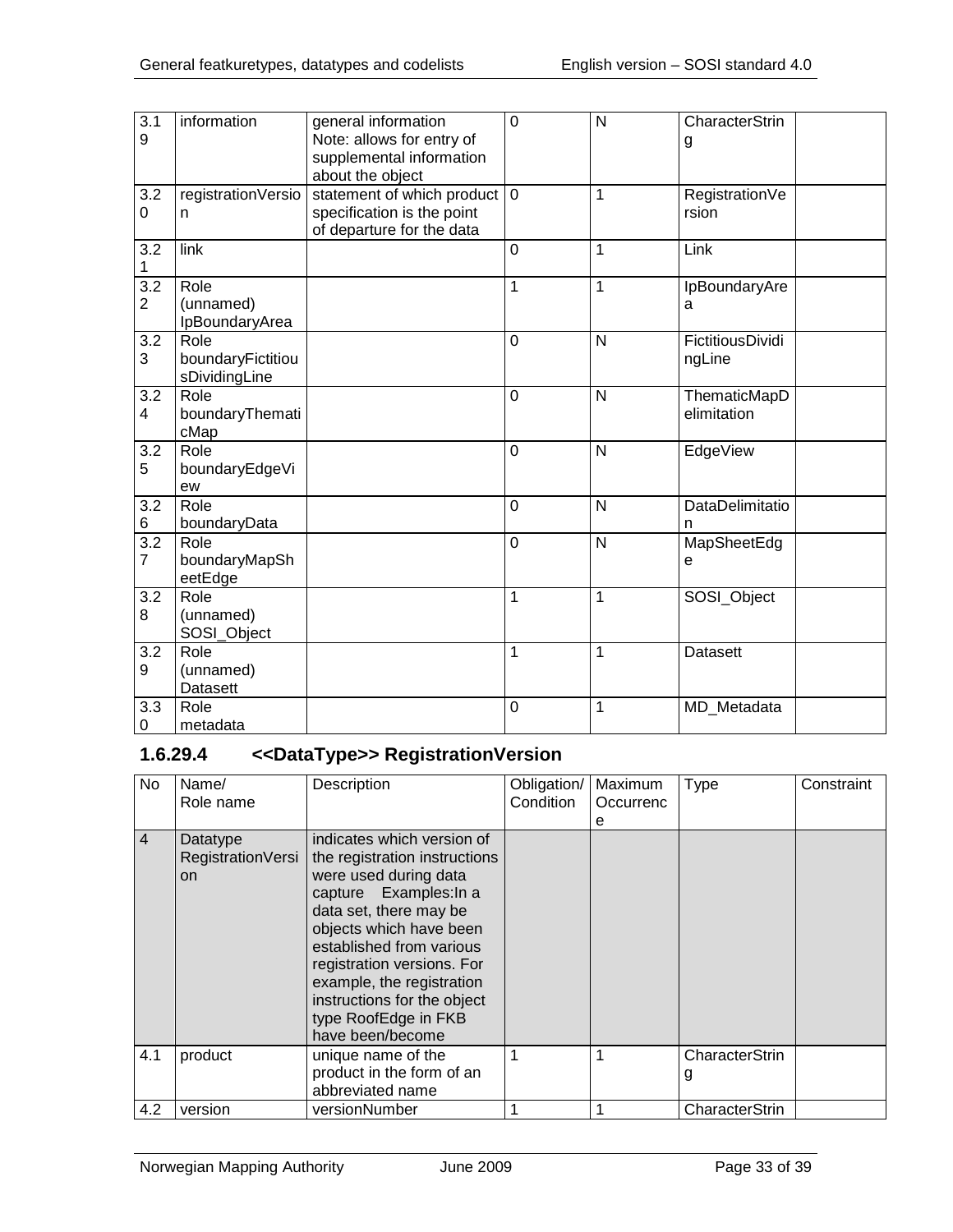g

# <span id="page-33-0"></span>**1.6.29.5 Association <<Topo>> SOSI\_Object-FictitiousDividingLine**

| No  | Name/<br>Role name                                        | Description | Obligation/<br>Condition | Maximum<br>Occurrenc<br>е | <b>Type</b>                | Constraint |
|-----|-----------------------------------------------------------|-------------|--------------------------|---------------------------|----------------------------|------------|
| 5   | Association<br>SOSI_Object-<br>FictitiousDividing<br>Line |             |                          |                           |                            |            |
| 5.1 | Role<br>boundaryFictitiou<br>sDividingLine                |             | 0                        | N                         | FictitiousDividi<br>ngLine |            |
| 5.2 | Role<br>(unnamed)<br>SOSI_Object                          |             |                          |                           | SOSI_Object                |            |

#### <span id="page-33-1"></span>**1.6.29.6 Association <<Topo>> SOSI\_Object-ThematicMapDelimitation**

| No  | Name/                                                      | Description | Obligation/ | Maximum   | <b>Type</b>                 | Constraint |
|-----|------------------------------------------------------------|-------------|-------------|-----------|-----------------------------|------------|
|     | Role name                                                  |             | Condition   | Occurrenc |                             |            |
|     |                                                            |             |             | е         |                             |            |
| 6   | Association<br>SOSI_Object-<br>ThematicMapDeli<br>mitation |             |             |           |                             |            |
| 6.1 | Role<br>boundaryThemati<br>cMap                            |             | 0           | N         | ThematicMapD<br>elimitation |            |
| 6.2 | Role<br>(unnamed)<br>SOSI_Object                           |             |             |           | SOSI_Object                 |            |

#### <span id="page-33-2"></span>**1.6.29.7 Association <<Topo>> SOSI\_Object-EdgeView**

| No             | Name/<br>Role name                      | Description | Obligation/   Maximum<br>Condition | Occurrenc<br>е | <b>Type</b> | Constraint |
|----------------|-----------------------------------------|-------------|------------------------------------|----------------|-------------|------------|
| $\overline{7}$ | Association<br>SOSI_Object-<br>EdgeView |             |                                    |                |             |            |
| 7.1            | Role<br>boundaryEdgeVi<br>ew            |             | $\Omega$                           | N              | EdgeView    |            |
| 7.2            | Role<br>(unnamed)<br>SOSI_Object        |             | 1                                  | 1              | SOSI_Object |            |

#### <span id="page-33-3"></span>**1.6.29.8 Association <<Topo>> DataDelimitation-SOSI\_Object**

| No  | Name/<br>Role name                              | Description | Obligation/   Maximum<br>Condition | <b>Occurrenc</b><br>e | Type        | Constraint |
|-----|-------------------------------------------------|-------------|------------------------------------|-----------------------|-------------|------------|
| 8   | Association<br>DataDelimitation-<br>SOSI Object |             |                                    |                       |             |            |
| 8.1 | Role                                            |             |                                    |                       | SOSI_Object |            |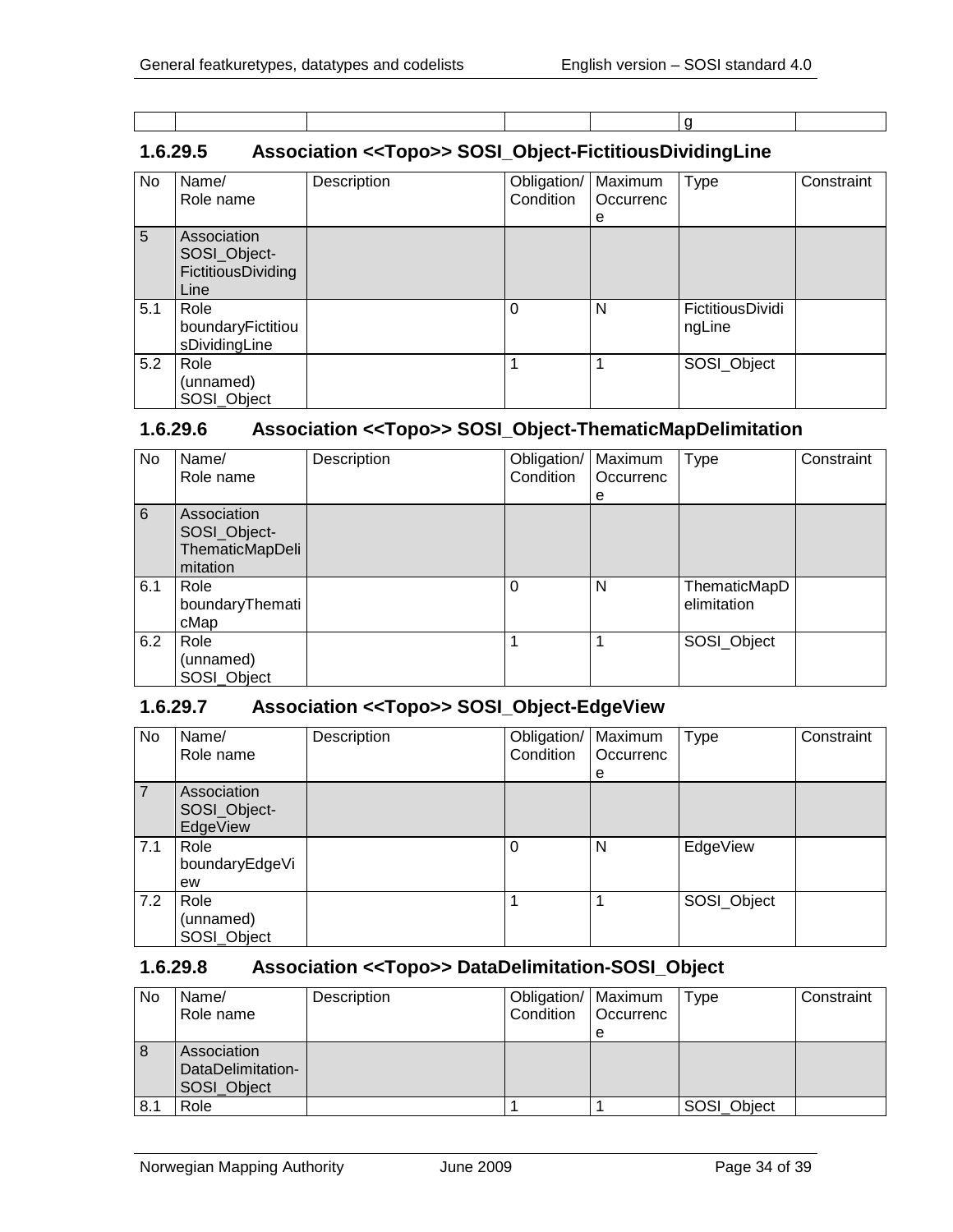|     | (unnamed)<br>SOSI_Object |  |   |                 |  |
|-----|--------------------------|--|---|-----------------|--|
| 8.2 | Role                     |  | N | DataDelimitatio |  |
|     | boundaryData             |  |   | n               |  |

#### <span id="page-34-0"></span>**1.6.29.9 Association <<Topo>> MapSheetEdge-SOSI\_Object**

| No. | Name/<br>Role name                          | Description | Obligation/<br>Condition | Maximum<br>Occurrenc<br>e | <b>Type</b>      | Constraint |
|-----|---------------------------------------------|-------------|--------------------------|---------------------------|------------------|------------|
| 9   | Association<br>MapSheetEdge-<br>SOSI_Object |             |                          |                           |                  |            |
| 9.1 | Role<br>(unnamed)<br>SOSI_Object            |             |                          |                           | SOSI_Object      |            |
| 9.2 | Role<br>boundaryMapSh<br>eetEdge            |             |                          | N                         | MapSheetEdg<br>е |            |

#### <span id="page-34-1"></span>**1.6.29.10 Association SOSI\_Object-SOSI\_Object**

| No.      | Name/<br>Role name                         | Description                                          | Obligation/   Maximum<br>Condition | Occurrenc<br>е | <b>Type</b> | Constraint |
|----------|--------------------------------------------|------------------------------------------------------|------------------------------------|----------------|-------------|------------|
| 10       | Association<br>SOSI_Object-<br>SOSI_Object |                                                      |                                    |                |             |            |
| 10.      | Role<br>kobling                            | angivelse av objekt dette<br>objektet er knyttet til | $\Omega$                           | N              | SOSI_Object |            |
| 10.<br>2 | Role<br>(unnamed)<br>SOSI_Object           |                                                      |                                    |                | SOSI_Object |            |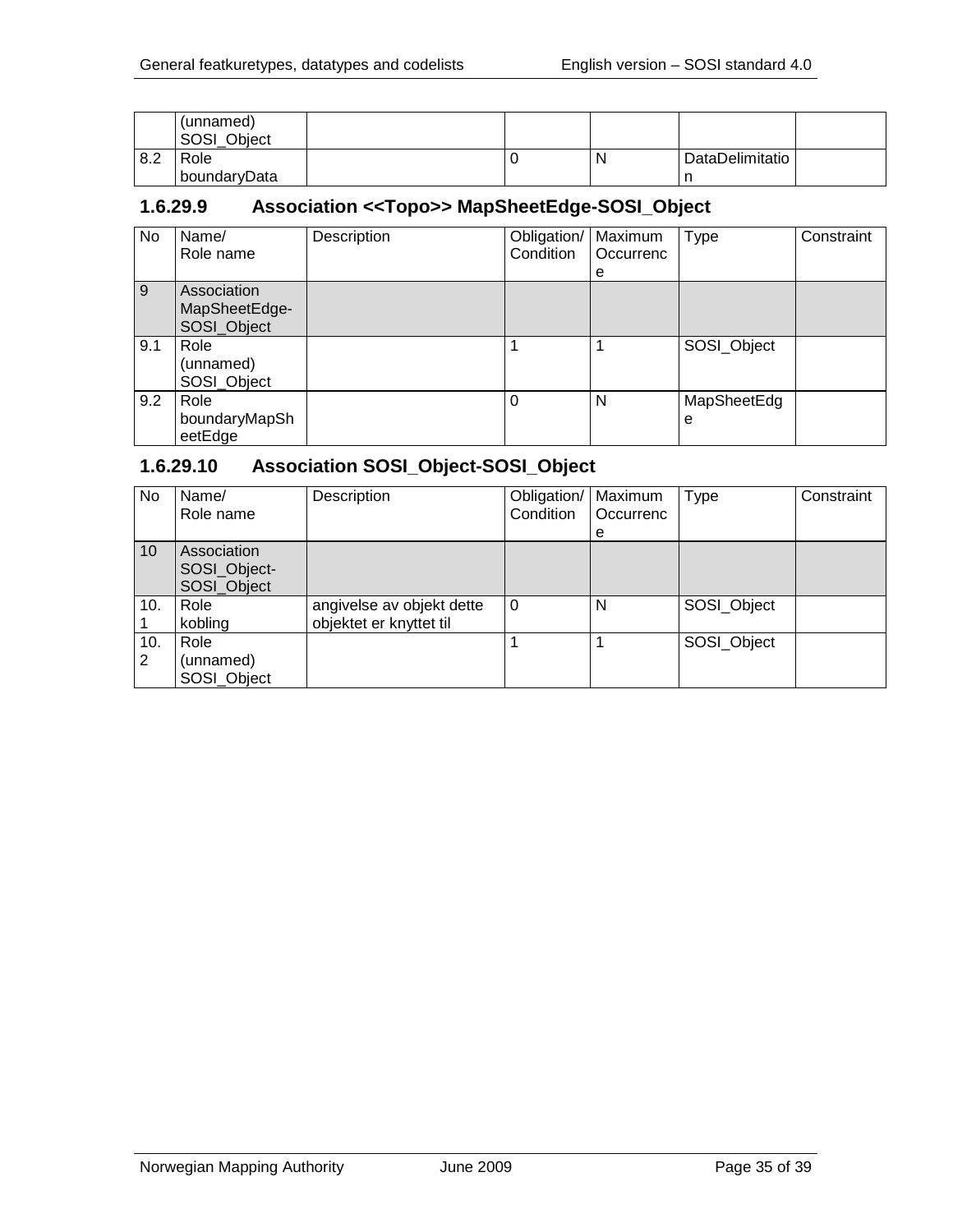#### **1.6.30.1 <<CodeList>> Status**

| Nr   | Code name              | Definition/Description                                                                             | Code           |
|------|------------------------|----------------------------------------------------------------------------------------------------|----------------|
|      | CodeList               | coarse classification of the accuracy of the location of a point or place in relation to something |                |
|      | <b>Status</b>          | which is assumed to be known Note: Should be specified in those cases where this is                |                |
|      |                        | indicated, i.e., product specification                                                             |                |
| 1.1  | In use                 |                                                                                                    | B              |
| 1.2  | Operations             |                                                                                                    | D              |
| 1.3  | Existing (default)     | Identisk med tidligere SITSTAT = $3$                                                               | Е              |
| 1.4  | Obsolete               | Identisk med tidligere SITSTAT = 4 historisk                                                       |                |
| 1.5  | In disrepair           |                                                                                                    |                |
| 1.6  | Condemned              |                                                                                                    | K              |
| 1.7  | Discontinued           |                                                                                                    | N              |
| 1.8  | Rebuilt                |                                                                                                    | O              |
| 1.9  | Planned                |                                                                                                    | P              |
| 1.10 | Illustrated as planned | Illustrert fremtidig situasjon (Tidligere SITSTAT = $1$ )                                          |                |
| 1.11 | Planned, engineered    | Prosjektert fremtidig situasjon (Tidligere SITSTAT = 2)                                            | P <sub>2</sub> |
| 1.12 | In progress            |                                                                                                    | U              |
| 1.13 | Approved               |                                                                                                    | $\vee$         |
| 1.14 | Removed                |                                                                                                    | FJ             |
| 1.15 | Tenkt tatt i bruk      |                                                                                                    | ТT             |

#### <span id="page-35-0"></span>**1.6.30.2 <<CodeList>> Medium**

<span id="page-35-1"></span>

| Nr  | Code name                      | Definition/Description                                                                       | Code |
|-----|--------------------------------|----------------------------------------------------------------------------------------------|------|
| 2   | CodeList                       | the location of the object relative to the earthXzXs surface<br>Examples: Road on bridge, in |      |
|     | Medium                         | tunnel, inside building-related facility, etc.                                               |      |
| 2.1 | Always in water                |                                                                                              |      |
| 2.2 | In Building/ building-related  |                                                                                              | в    |
|     | installation                   |                                                                                              |      |
| 2.3 | In air                         |                                                                                              |      |
| 2.4 | On glacier                     |                                                                                              |      |
| 2.5 | On the seafloor                |                                                                                              |      |
| 2.6 | In the terrain/at ground level | default                                                                                      |      |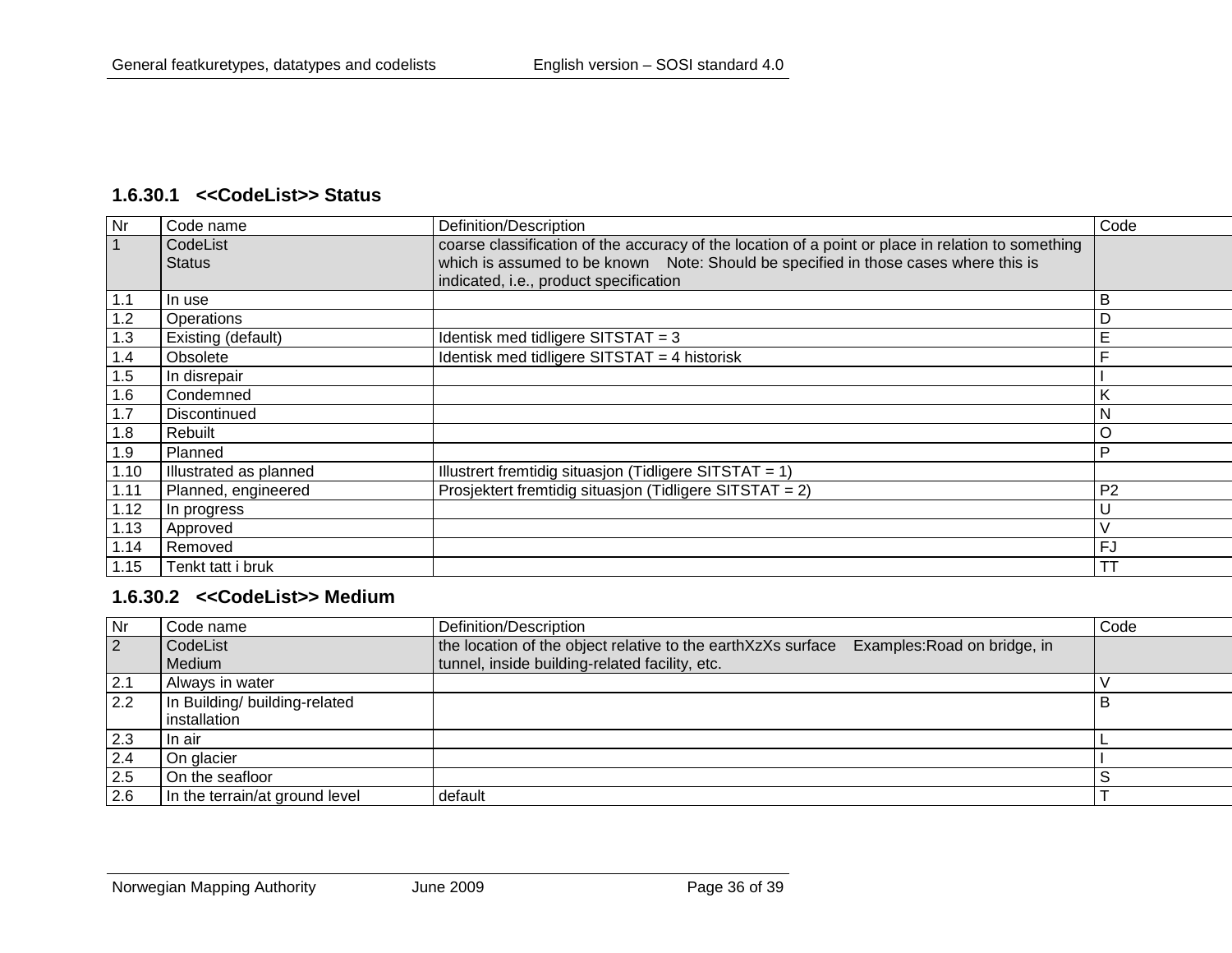| 2.7  | On the water surface    |         | ◡ |
|------|-------------------------|---------|---|
| 2.8  | Sporadically underwater |         |   |
| 2.9  | Under glacier           |         |   |
| 2.10 | Under the seafloor      |         |   |
| 2.11 | Under the terrain       |         |   |
| 2.12 | Unknown                 | unknown |   |

#### **1.6.30.3 <<CodeList>> TypeOfChange**

| Nr             | Code name    | Definition/Description             | Code |
|----------------|--------------|------------------------------------|------|
| $\overline{3}$ | CodeList     | modification status for the object |      |
|                | TypeOfChange |                                    |      |
| 3.1            | Modified     |                                    |      |
| 3.2            | <b>New</b>   |                                    |      |
| 3.3            | Deleted      |                                    |      |

# **1.6.30.4 <<CodeList>> AccuracyClass**

<span id="page-36-1"></span><span id="page-36-0"></span>

| Nr             | Code name                 | Definition/Description                                                                                                                                                                    | Code |
|----------------|---------------------------|-------------------------------------------------------------------------------------------------------------------------------------------------------------------------------------------|------|
| $\overline{4}$ | CodeList<br>AccuracyClass | coarse classification of the accuracy of the location of a point or place in relation to something<br>which is assumed to be known Note: Should be specified in those cases where this is |      |
|                |                           | indicated, i.e., product specification                                                                                                                                                    |      |
| 4.1            | Inferior                  |                                                                                                                                                                                           |      |
| 4.2            | Good                      |                                                                                                                                                                                           |      |
| 4.3            | Very good                 |                                                                                                                                                                                           |      |
| 4.4            | Especially good           |                                                                                                                                                                                           |      |